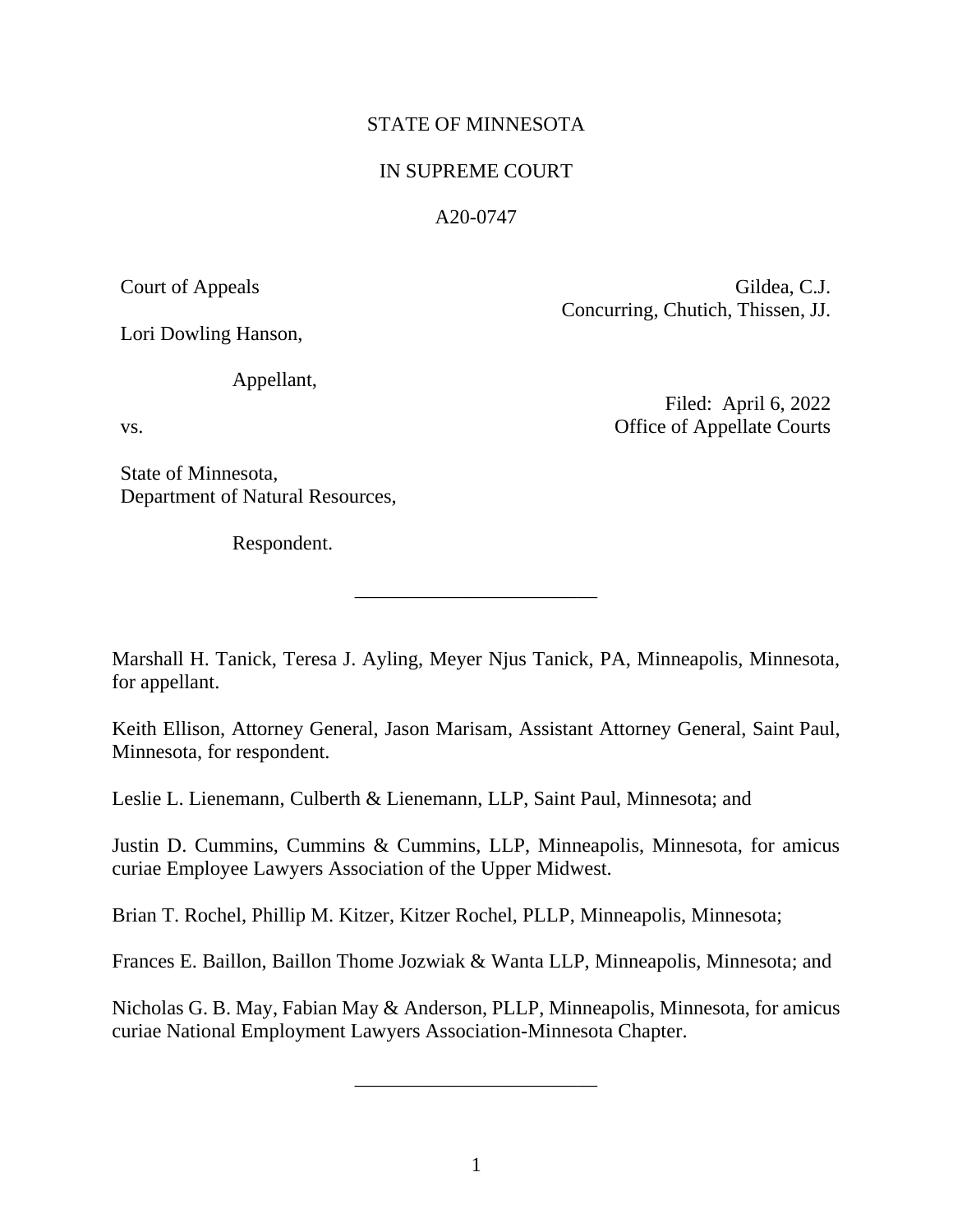## S Y L L A B U S

The district court did not err in granting summary judgment for the employer because the employee did not create a genuine issue of material fact over whether her protected activity was a motivating factor in her termination.

Affirmed.

## O P I N I O N

GILDEA, Chief Justice.

Appellant Lori Dowling Hanson was terminated from her position as a regional director with respondent State of Minnesota Department of Natural Resources (DNR) after an incident at a hotel, where she was staying for a work-related conference. Hanson sued the DNR, alleging that her reporting of suspected illegal activity at the hotel caused her termination, in violation of the Minnesota Whistleblower Act, Minn. Stat. § 181.932, subd. 1(1) (2020). The district court granted summary judgment for the DNR, concluding that Hanson had not provided evidence of a causal connection between the protected activity and her termination or that the DNR's stated reason for terminating her was pretextual. The court of appeals affirmed, holding that even though there was a causal connection, Hanson did not offer evidence of pretext. *Hanson v. Dep't of Nat. Res.*, No. A20-0747, 2021 WL 1525296, at \*5–6 (Minn. App. Apr. 19, 2021). Because we conclude that Hanson did not establish a genuine issue of material fact for trial over whether her alleged protected activity was a motivating factor in the DNR's termination decision, we affirm.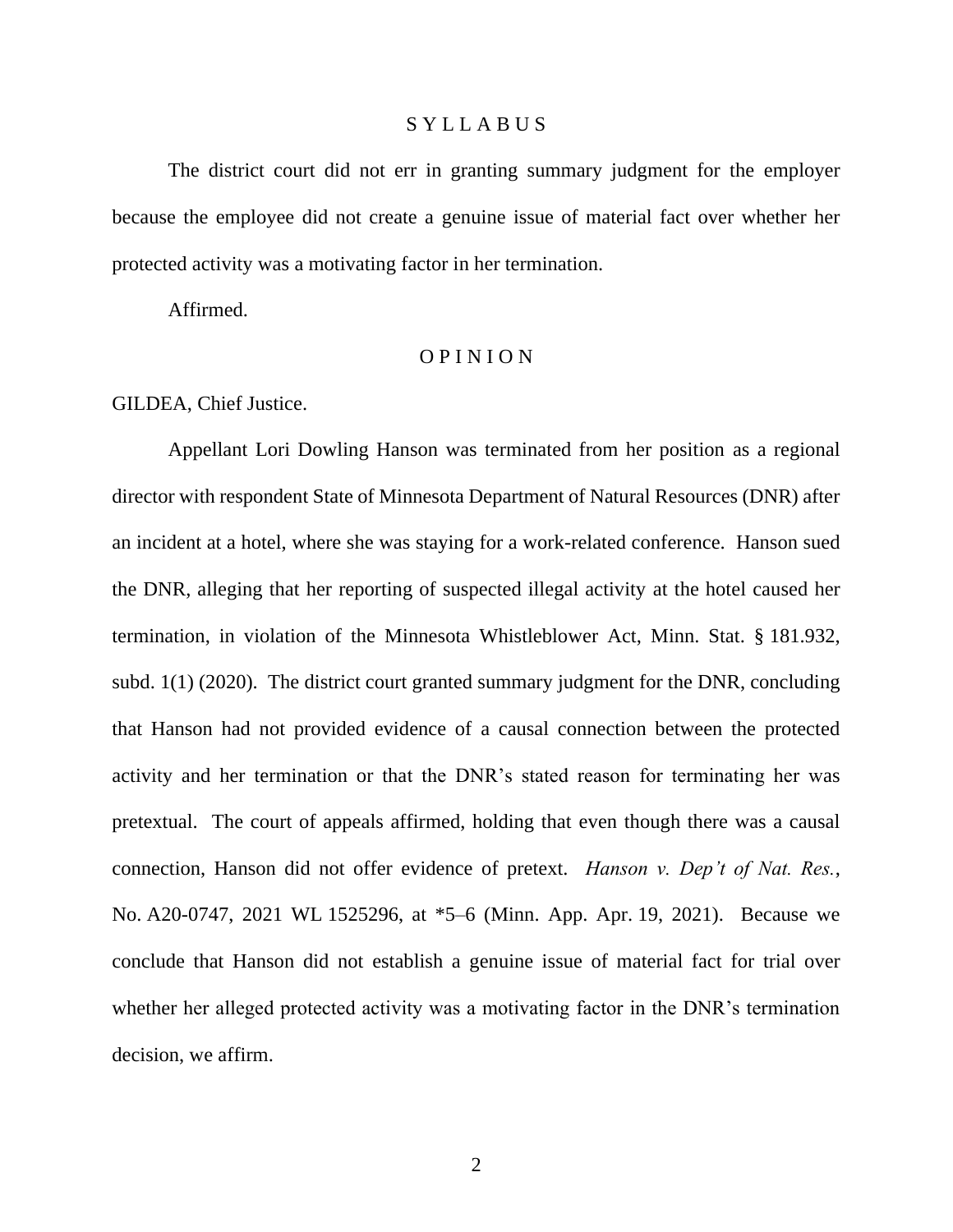#### **FACTS**

This action arises from the DNR's decision to terminate Hanson from the high-level position she held as the regional director of the northeastern region of Minnesota. Regional directors are the chief spokesperson for the DNR in their respective region and represent the Commissioner in relationships with other governmental units, special interest groups, and Native American tribes. Hanson's position also required her to lead and maintain an outreach program to strengthen partnerships with government agencies, tribes, constituent leaders, and other groups in the region. As one of four regional directors in the State, Hanson reported directly to the DNR Deputy Commissioner. She was an at-will employee who served at the pleasure of the DNR Commissioner and the Governor.

On August 14, 2017, Hanson arrived at Fortune Bay Resort Casino on the Bois Forte Indian Reservation for a work-related conference. The hotel is located within the boundaries of Hanson's DNR region. Hanson was planning to attend meetings over the course of 3 days as a DNR representative on an international water quality board.

During the first night of her stay, Hanson was awakened three times by noises coming from the room next door. She heard "a lot of noise," "a crying baby," and "bodies . . . being thrown against the wall." She called the front desk to complain each time.

The next day, Hanson again heard a baby crying in the neighboring room when she left her room that morning and when she returned at lunch. She did not call the front desk or law enforcement to report her concerns but "made a mental note . . . that if the baby was still in distress by that evening, [she] would do something."

3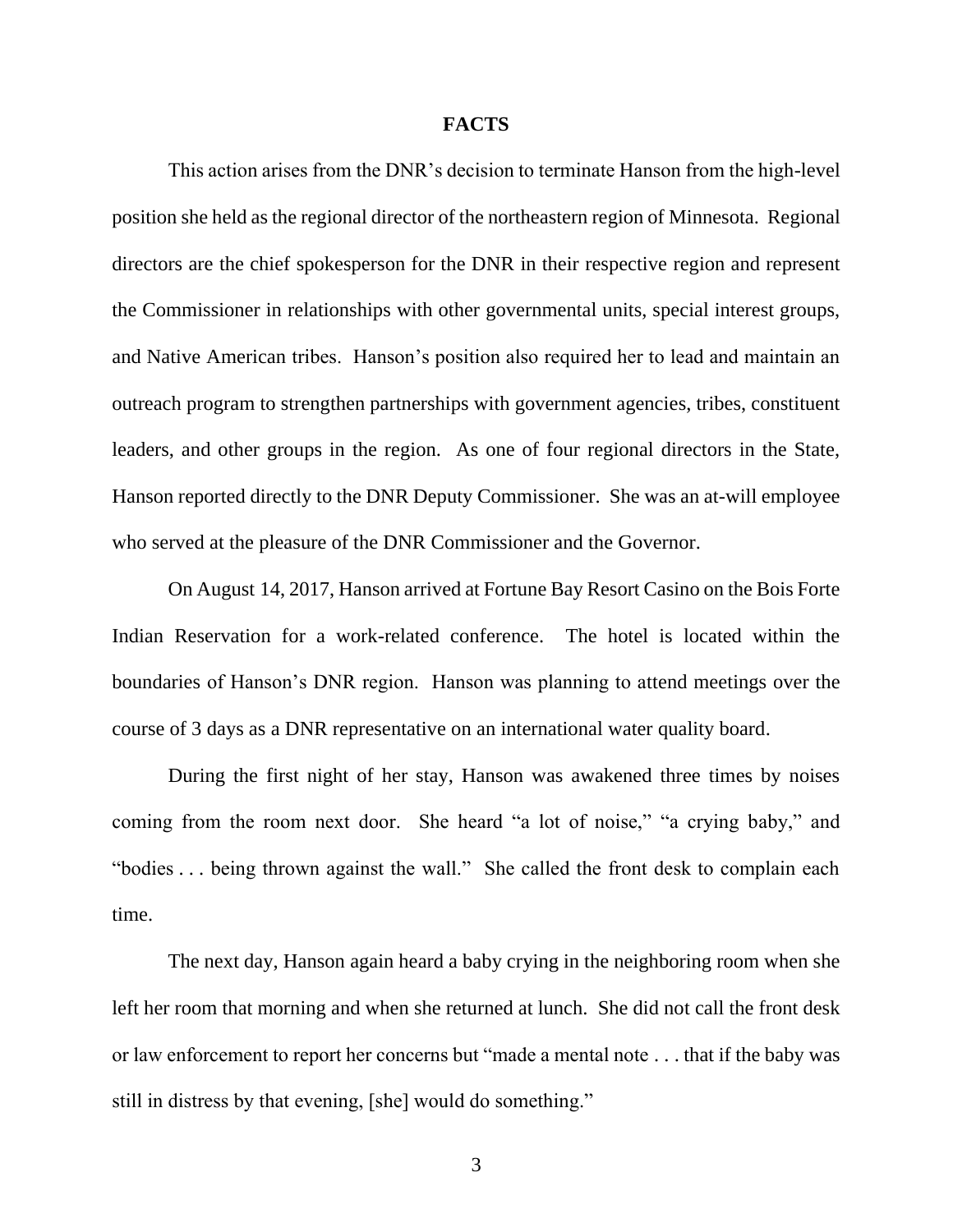At dinner, Hanson ordered one alcoholic drink but did not finish it and brought the rest back to her room. After dinner, Hanson went to the hotel hot tub and then went back to her room and tried to sleep. The baby was still crying, so Hanson called the hotel's front desk. Hanson noted that the hotel staff member "was very concerned" and replied to Hanson, "Oh, that sounds just awful. Let me look into it, and thank you for calling."

About 10 minutes later, Hanson opened her room door—not wearing any clothes and peered up and down the hallway for 10 to 12 seconds before returning to her room. Approximately 5 minutes after that, Hanson opened her door, now clothed, and talked to two men in the hallway who were knocking on the neighboring room's door. She told them that she was "pretty concerned about the baby inside," and they replied, "Well, we don't want no baby." The men left shortly after that. Hanson believed these men were "johns or pimps."

A couple of minutes later, Hanson left her room to speak to hotel management. Hotel security called 911 to report a possibly unattended crying baby after hearing Hanson's concerns. A Bureau of Indian Affairs (BIA) police officer was dispatched to the hotel in response. $<sup>1</sup>$ </sup>

Hanson returned to her room and then soon came back out and looked up and down the hallway. Two women opened the door of the neighboring room, one of them holding a bra. One of the women said, "What's your problem?" Hanson responded, "It's gonna

<sup>1</sup> The BIA has law enforcement jurisdiction on the Bois Forte Reservation. *See* Act of May 23, 1973, ch. 625, § 3, 1973 Minn. Laws 1500, 1501 (retroceding criminal jurisdiction over the Bois Forte Reservation to the federal government).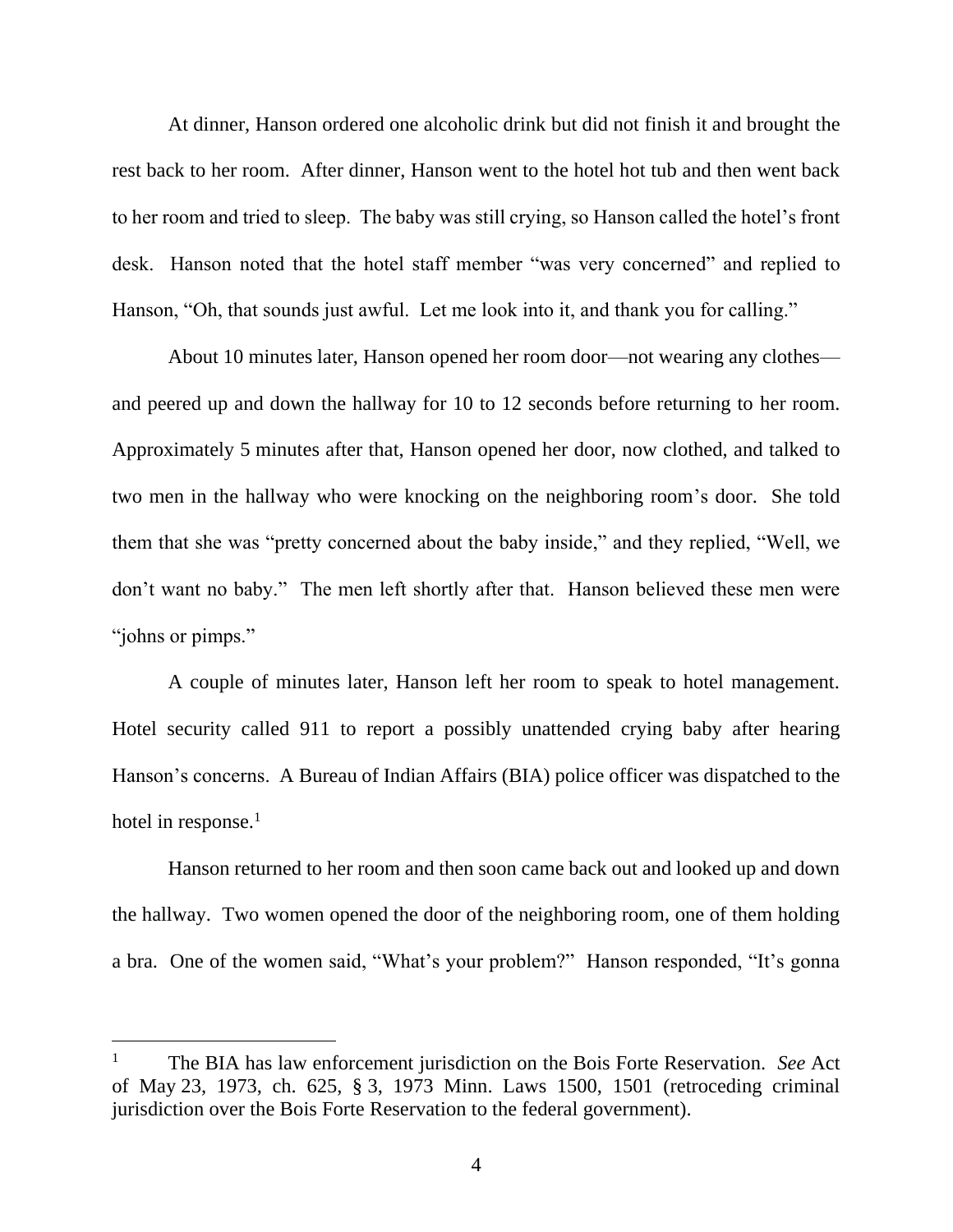go down." Hanson said that she told them that she was "concerned about the baby." According to Hanson, they "kinda laughed" at her and closed the door. This reaction made Hanson "very scared," and she thought that she "had stumbled across something very serious."

After Hanson talked to the two women in the neighboring room, the hotel manager and the head of hotel security talked to the occupants of that room and were let inside. The hotel manager and the head of hotel security later told the BIA officer, after he had arrived, that "everything was secure and the child was safe." They also reported this to Hanson, who still insisted that she talk with law enforcement.

Hanson then called 911. She identified herself as "a state official,"<sup>2</sup> asked for a "safe escort" from the hotel, and stated that she was "barricaded" inside because she had "stumbled upon" a prostitution ring.<sup>3</sup> She asked the dispatcher to send St. Louis County law enforcement officers because hotel management had "only offered to call BIA."<sup>4</sup>

<sup>&</sup>lt;sup>2</sup> Hanson did not indicate which agency she worked for when asked by the dispatcher. ("I'm not willing to reveal that at this point. You can ask [the County Administrator].") At the time, she asserted that she revealed she was a state official to let the dispatcher know that she was "not some random person off the street." She later said that she "did not want to play the DNR card" as "it would escalate the situation," but she "was there on state time, and there [would be] liability to the state if . . . something happened to" her.

Hanson testified that she "was scared of the repercussions of reporting the suspected illegal activity and child abuse nextdoor [sic]," including that "somehow [she] would not be able to leave," although she did not attempt to leave the hotel on her own.

<sup>&</sup>lt;sup>4</sup> The St. Louis County sergeant who eventually responded to the hotel got the impression that Hanson "mistakenly believed the county did have law enforcement authority on tribal land." (Emphasis omitted.) Hanson later testified that she "was used to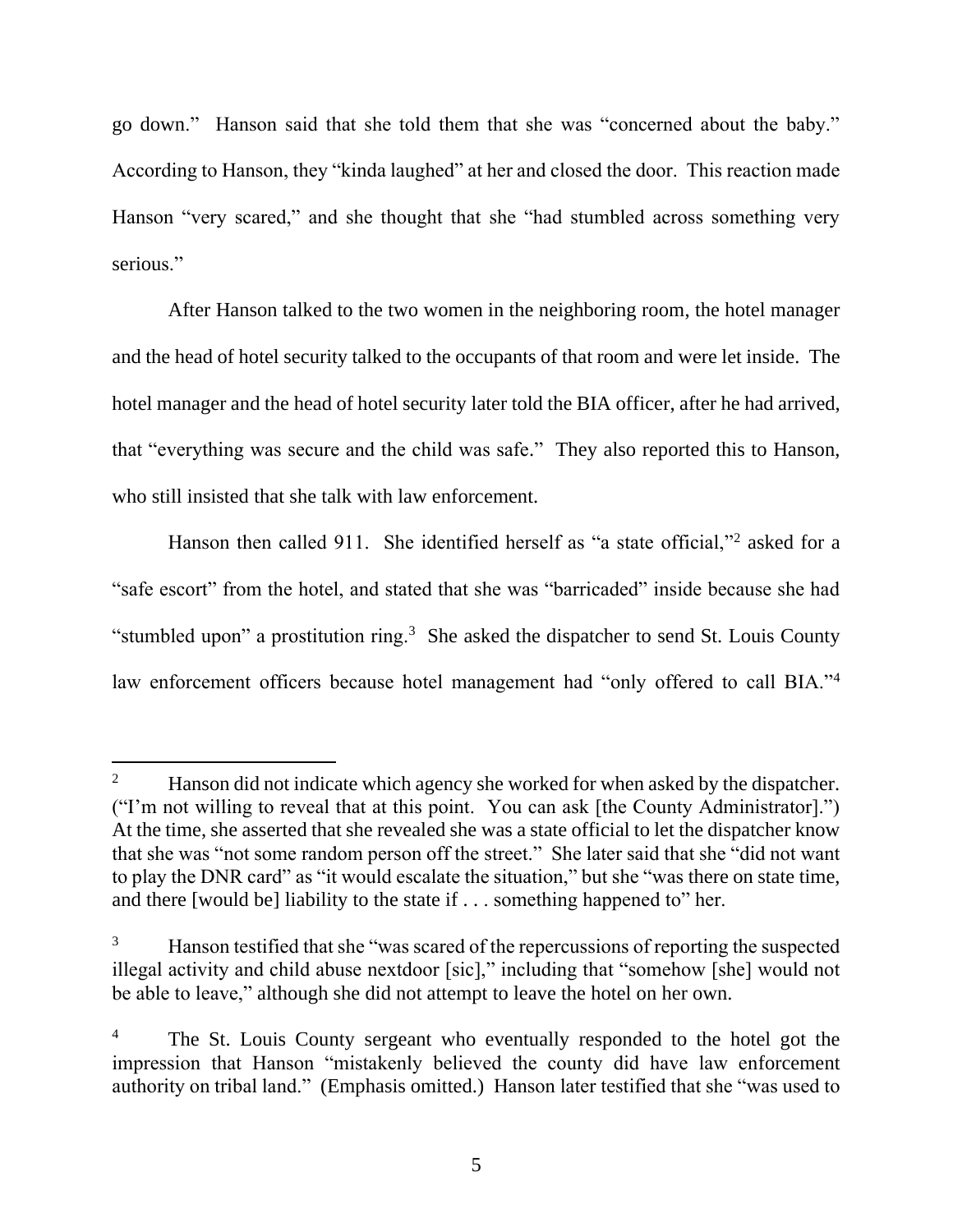When the dispatcher informed Hanson that it "is routine for them" to call the BIA, Hanson responded, "What's routine for me right now? Help me. . . . I'm barricaded in my room and scared shitless." When informed that they had "a call to check on a child," Hanson replied, "Ok, do you have a call to check on a Minnesota state official who would like safe ... exit?" Hanson also reported that "they could be suffocating this child as we speak." Though she told the dispatcher that she felt "threatened," she refused to answer whether anyone made threats to her.<sup>5</sup> She told the dispatcher that "law enforcement" [should] use full precautions" when responding.

During the 911 call, Hanson received a phone call from the St. Louis County Undersheriff, who asked, "What the hell's going on? I got [the County Administrator]

mutual aid" and that they "were never trained that a State employee could not call on other law enforcement."

Hanson insisted that she called 911 because she thought she was in trouble when the responding officers "indicated that [she] should get dressed with them watching" and asked her to take a breathalyzer test. She said that she "wanted more eyes, not less, because of the antagonistic behavior that the head officer had towards" her. She "did not feel safe with [the BIA]" and said that they were trying "to discredit" her.

Call logs, however, indicate that Hanson actually called 911 about 30 minutes *before* the responding officers arrived at the hotel. When confronted with this order of events at her deposition, Hanson said that "there's definitely questions about the timeline that are troubling" but still maintained "that [she] called 911 because of the BIA." Hanson believed that when she called the front desk to ask for help, she talked to a BIA officer over the phone and was concerned that they would not allow St. Louis County law enforcement to be involved in the response and this is what triggered her 911 call. She also stated that she did not "distrust" the BIA officer but then also said that she "would have been fine" with having only the BIA respond if they "hadn't shown up with breathalyzers and ask[ed] her] for warrants."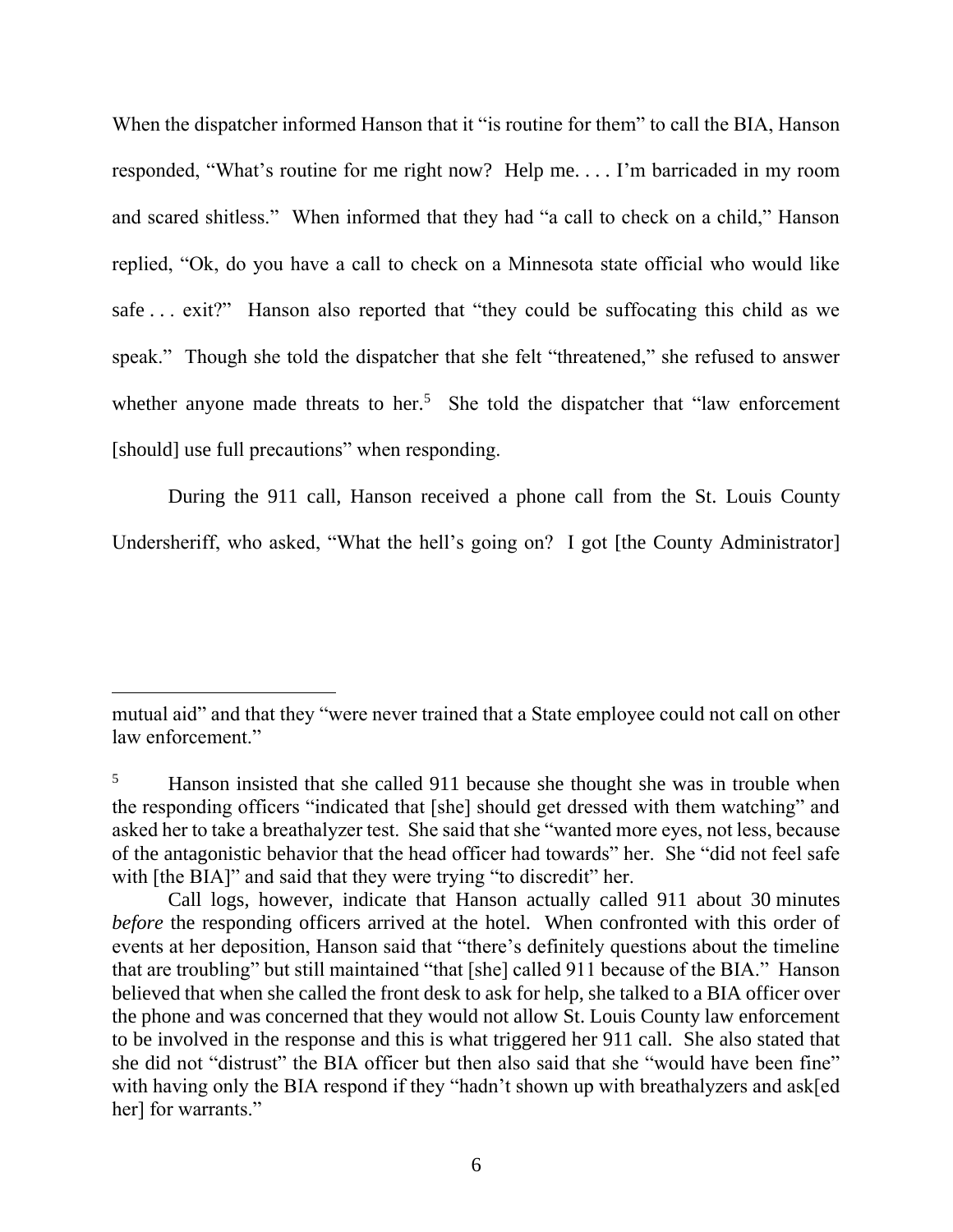calling me." Hanson asked him to send a St. Louis County officer to provide her "safe exit" from the hotel.<sup>6</sup>

The BIA officer and a Breitung Township police officer then arrived at the hotel and knocked on Hanson's door. The hotel manager and head of hotel security arrived after Hanson opened her door. Hanson stated that they asked her for identification, if she had any warrants, and whether she would take a breathalyzer test.

The BIA officer then knocked on the neighboring room's door and found one woman and four children. He entered the room, along with the hotel manager. He noted that "[t]he room was clean and orderly."<sup>7</sup> The woman explained that the youngest child "was teething and crying a lot."

Hanson, who was still talking to the township officer, asked if she could change from her pajamas. She said that "the head guy"<sup>8</sup> laughed at her and said, "Yeah, you can go get dressed, but the door's staying open." Hanson felt "very threatened."<sup>9</sup> Hanson

At some point during the evening, Hanson called her assistant at the DNR and said that she was "scared" and did not "know what to do." Her assistant remained on the phone through much of the incident. Hanson then called the St. Louis County Administrator, identified by Hanson as "her husband's friend" who he had worked with "for several years," in order to get "advice." According to Hanson, the County Administrator told her that he would dispatch the sheriff, and he called the undersheriff.

<sup>7</sup> Hanson testified that she believed there was prostitution occurring in the neighboring room in part because the room "was in total disarray."

<sup>8</sup> In the hotel surveillance video, the person talking to Hanson before the door was closed was the township officer.

Hanson elaborated that she felt threatened because the officers "were in threatening positions": "[t]hree people with Tasers and guns and . . . badges."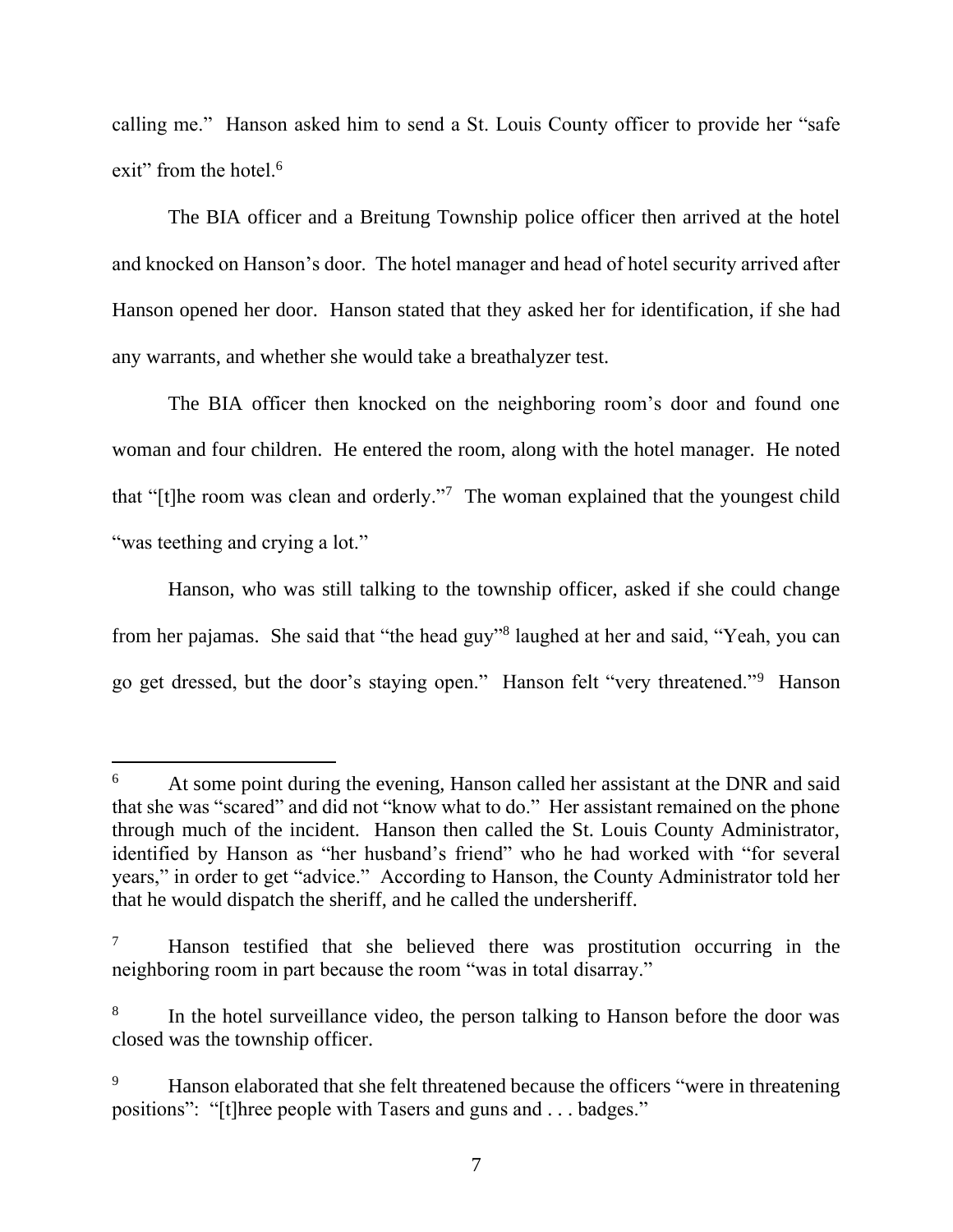nevertheless closed the door to her room. The township officer and the head of hotel security then entered the neighboring room.

The BIA officer then knocked on Hanson's door and reported that the children in the neighboring room were "fine" and that the hotel's video surveillance "did not capture any suspicious footage." He told her that "she would be arrested for trespassing if she did not leave the resort within ten minutes." Hanson requested police escort from the reservation, asking for a St. Louis County deputy sheriff. The BIA officer responded with something like, "That's not going to happen."<sup>10</sup> Hanson replied that "she knew people and was calling them now."<sup>11</sup> The officer told Hanson that she needed "to pack her things and that management wanted her to leave." Hanson became "angry" and "refused to leave." The officer repeated that Hanson needed "to pack her things." During this encounter, the BIA officer and the township officer smelled alcohol on Hanson's breath.

Hanson asked the officers if it would be possible for her to ask a DNR conservation officer to respond to the hotel. According to Hanson, they "laughed" and said, "No [conservation officer]'s gonna come here—but yeah, . . . go ahead." Hanson replied, "I know their boss'[s] boss." Hanson called DNR Captain Tom Provost, the Division of

<sup>&</sup>lt;sup>10</sup> The BIA officer's rationale for saying this was that the nearest St. Louis County deputy was in Ely, approximately 40 minutes away, and that the hotel "wanted her to leave the premises." Hanson said that they "laughed" and told her that "Saint Louis County isn't allowed here."

<sup>&</sup>lt;sup>11</sup> The BIA officer said that Hanson told them that "she would be calling the Grand Rapids P[olice] D[epartment] Chief of Police, Leech Lake Tribal P[olice] D[epartment], and MN DNR Captain [Tom] Provost," along with tribal leadership. Hanson contends that she did not name any specific individuals, but also that they "went through a whole litany of people" that might be allowed to assist her.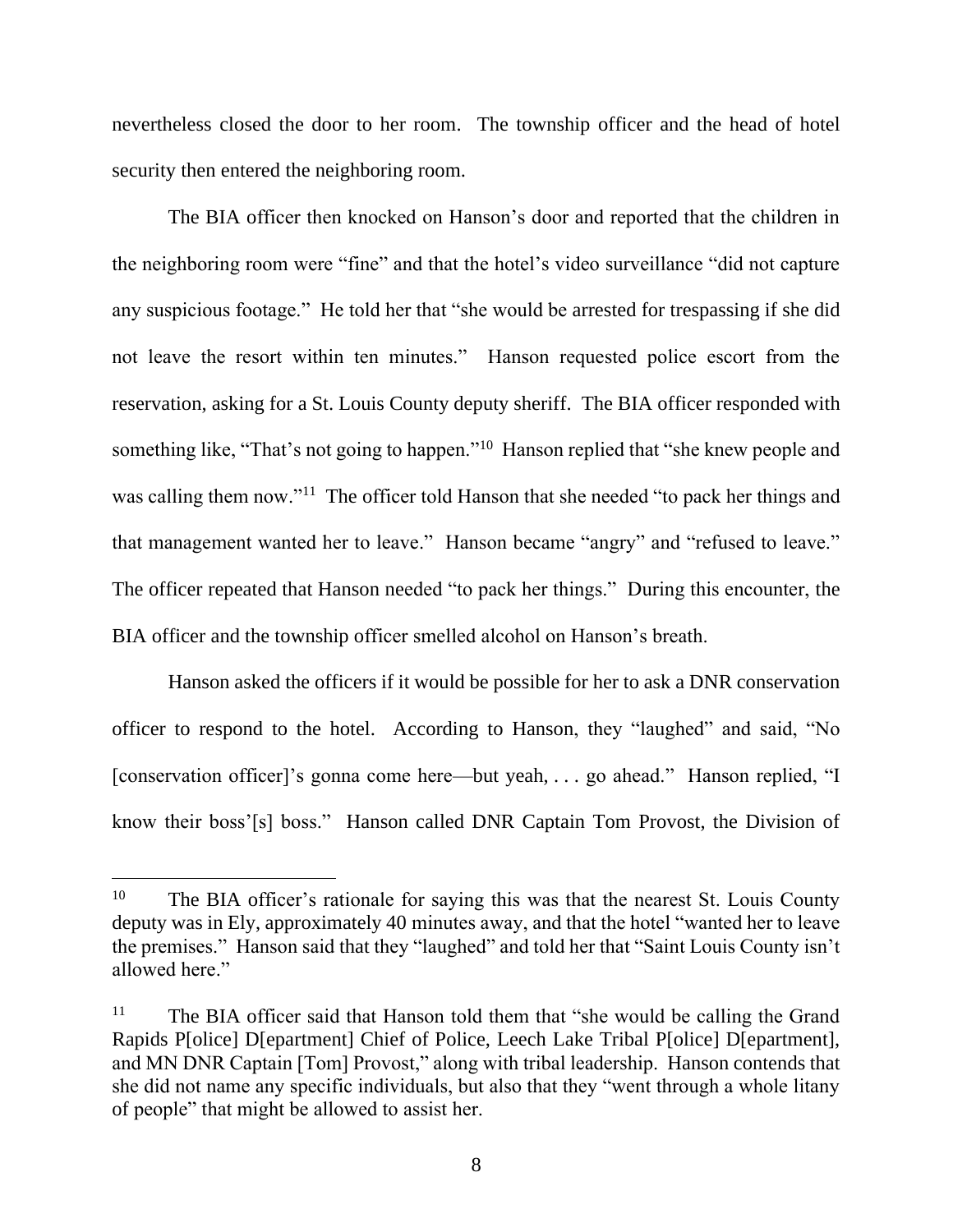Enforcement's northeast regional manager, and reported that she suspected that child neglect and prostitution were occurring in a neighboring room. Hanson told him that hotel management was "snarky" when she reported her concerns. Hanson said that "she [had] locked herself in her room" and people were "coming to throw her out" of the hotel. Captain Provost advised Hanson to stay in her room and allow entry only to people she could trust and that were affiliated either with law enforcement or hotel management. Hanson requested that Captain Provost send a DNR conservation officer to assist her, and he responded that a sheriff's deputy "at minimum" would respond. At Hanson's request, her assistant called Captain Provost to provide specifics on Hanson's situation at the hotel.

Captain Provost then called a DNR conservation officer, who was at home, and told him that a DNR employee was at the hotel and "might've run afoul of the political issues at the casino." Captain Provost asked him to respond to the hotel in plain clothes and provided Hanson's name and phone number. Captain Provost asked the conservation officer to determine if any St. Louis County deputies were also available to respond.

Before he left for the hotel, the conservation officer called Hanson, and she told him that "she was afraid." Hanson said "that she had stumbled onto a sex ring" and wanted an escort from the hotel but that "security wouldn't let Saint Louis County on the property." The conservation officer described Hanson's demeanor during the call as "kind of frantic" and "very distraught." On his way to the hotel, the conservation officer called Captain Provost to report that a St. Louis County sergeant would also be responding. Captain Provost asked the conservation officer to call him when it was over.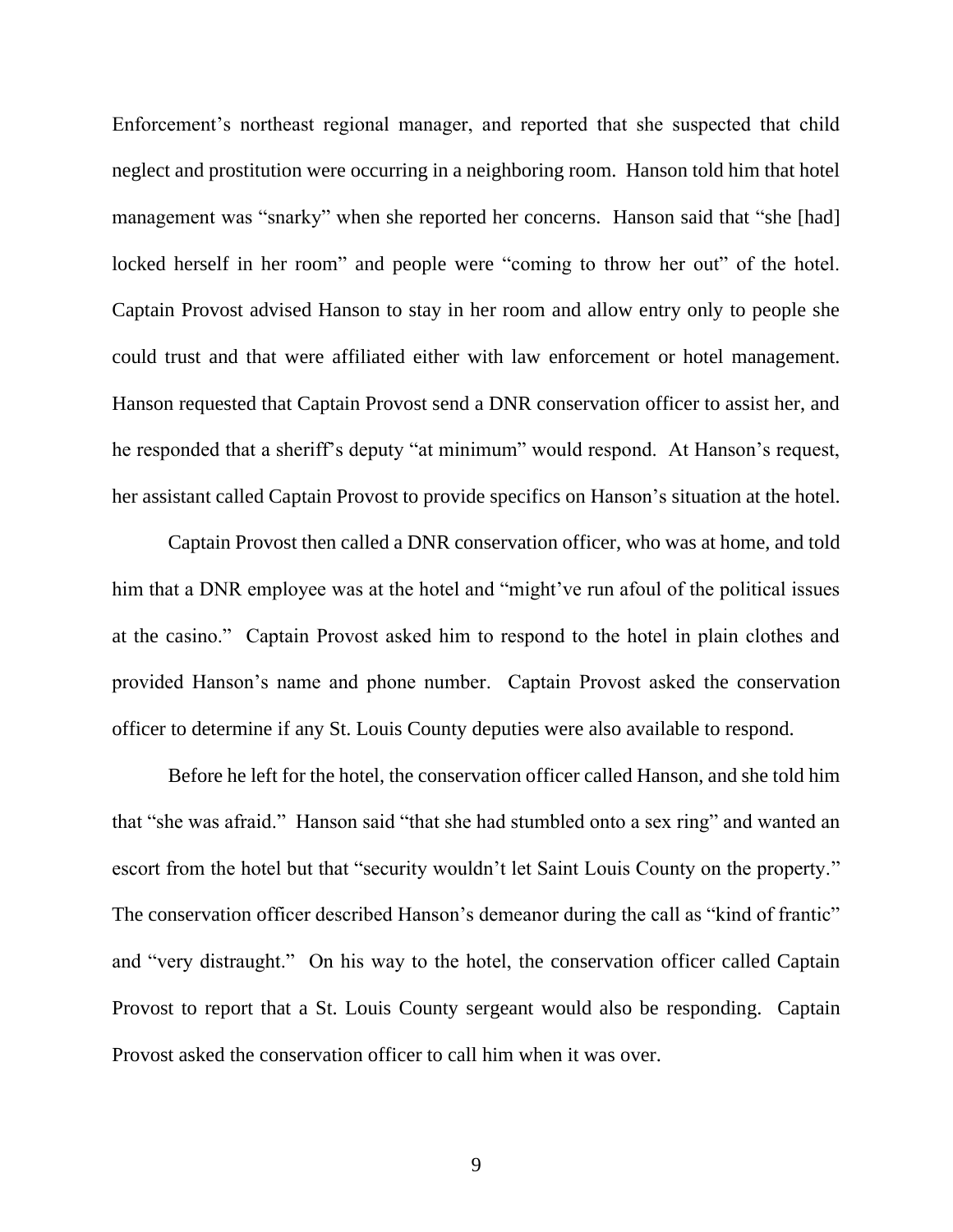A short time later, a St. Louis County sergeant arrived at the hotel and knocked on Hanson's door, identifying himself and telling Hanson that management wanted her to leave the hotel. Hanson allowed the sergeant into her room. Hanson told the sergeant that she had reported suspected child neglect to hotel management and "had told them that if they did not call social services, she would." Hanson asked the sergeant to escort her from the hotel, to which he responded, "Yeah. And I'm here to do that." The sergeant told Hanson, "I'm gonna tell these guys they can go," presumably talking about the BIA officer and the township officer. Hanson responded, "That would be wonderful. I would . . . love never to see them again." Around this time, Hanson assured her assistant over the phone "that things were okay." Her assistant asked Hanson if there was anything else she needed. Hanson responded, "Tell me how we're gonna handle this with the Commissioner's Office," and ended the call.

The conservation officer then arrived at the hotel and knocked on Hanson's door. The officer saw that Hanson and the sergeant were packing up her belongings and almost ready to leave.

As the conservation officer, the sergeant, and Hanson were leaving the hotel, the township officer handed a breathalyzer test device to the conservation officer and asked him to get Hanson to provide a breath sample. The conservation officer asked Hanson to take the test. Hanson refused, telling the officers that she had not consumed alcohol since 5 p.m. that evening. Hanson heard the BIA officer say, "Now I'm calling *my* boss."<sup>12</sup> The

<sup>12</sup> The sergeant later described the BIA officer as "unnecessarily 'antagonistic' toward" Hanson during this time.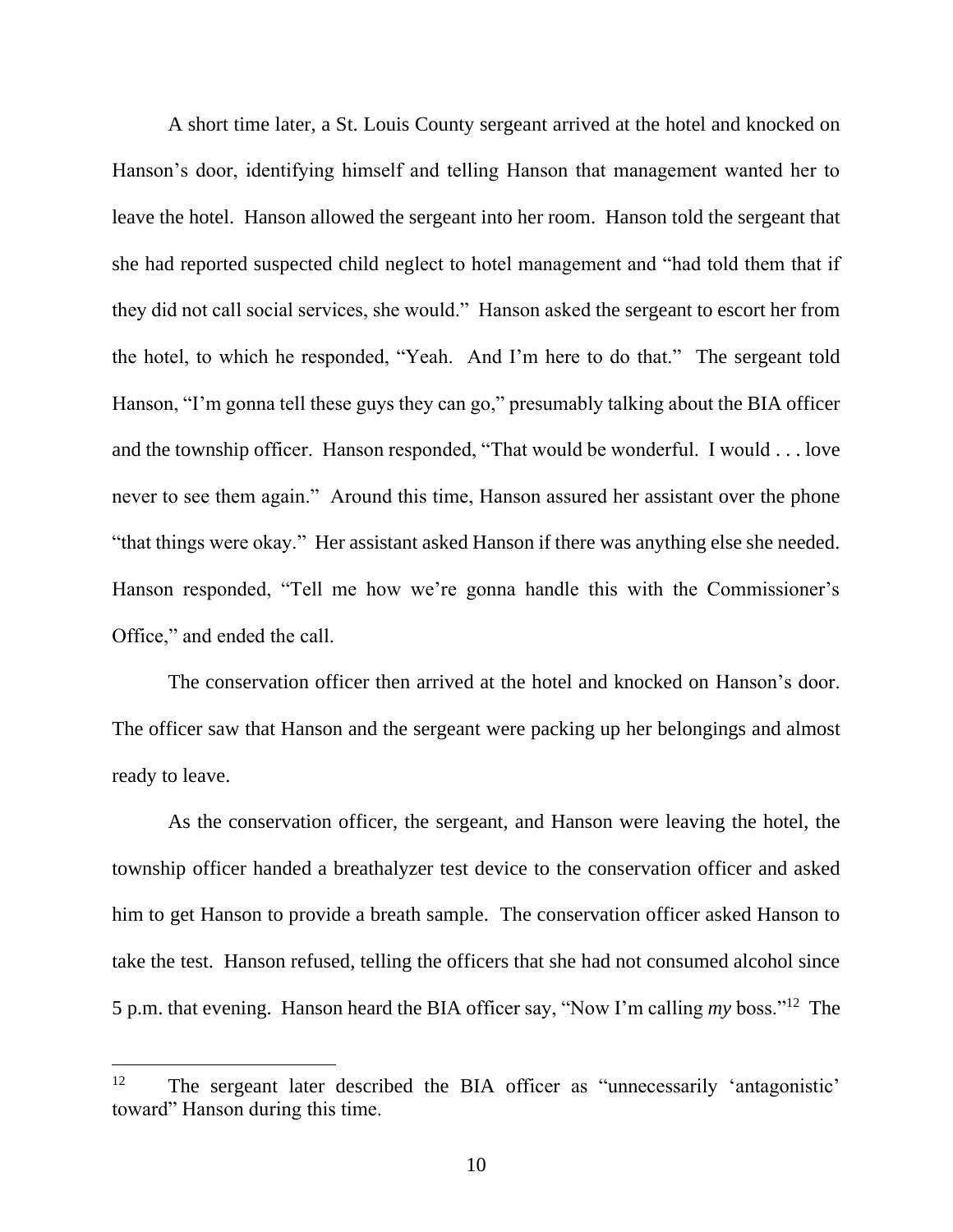sergeant and the conservation officer told Hanson, "You know they're trying to set you up, Lori—so if you've been drinking at all, you can't get in that car." Hanson interpreted their statement as a warning to her: that she "saw something, said something, and they had to discredit" her. The conservation officer asked Hanson, "Are you driving, Lori? How much have you had?" She responded, "I'm okay." Hanson left the hotel property in her car, with the sergeant and the conservation officer following behind.

Hanson then called Captain Provost to report that she was leaving the hotel, and she thanked him for sending the conservation officer. Soon after, the conservation officer called Captain Provost and "expressed amazement about 'this crazy situation.' " The officer reported that at least one BIA officer had been at the hotel and that Hanson had now left.

The next day, the BIA officer called Deputy Commissioner David Schad, Hanson's supervisor at the time, and reported that Hanson "had been harassing and abusive toward hotel staff and law enforcement[,] . . . refused to leave her hotel room until a DNR state conservation officer arrived[,] . . . acted erratically, including being observed in the hallway without any clothes on, and . . . misused her state title." Schad later informed DNR Commissioner Tom Landwehr of the incident.

The DNR placed Hanson on paid investigatory leave the day after the BIA officer's call to Schad, stating that the decision was made because of her "recent conduct at Fortune Bay Resort Casino," and began an investigation into the events at the hotel. Approximately 4 weeks later, a DNR human resources investigator submitted a 42-page report describing the incident. The report recounts many of the facts described above. It focused on the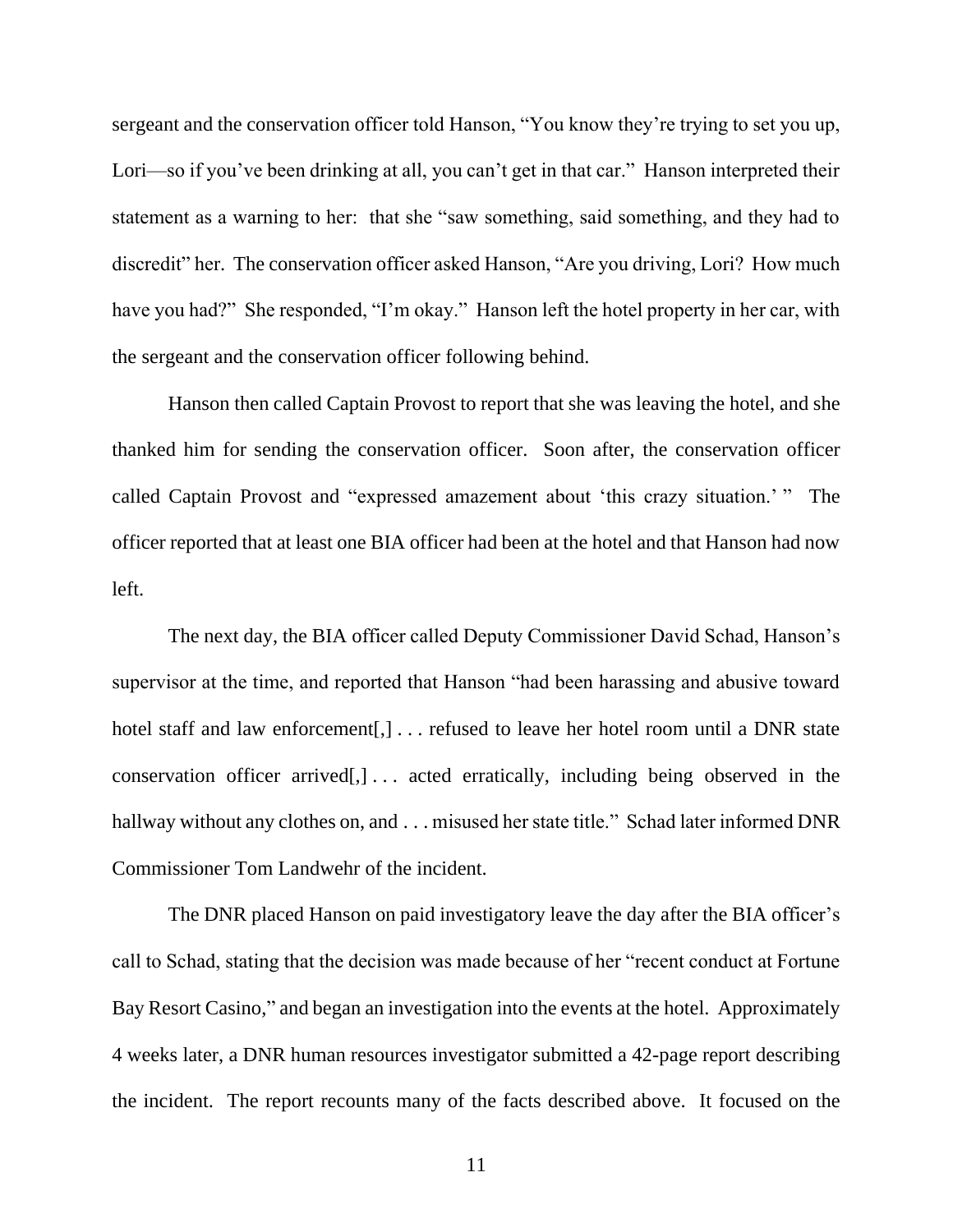events of the second night, from the time that Hanson went to dinner until she left the hotel, although it also included a short summary of the previous evening and Hanson's calls to the front desk about a crying baby. The report summarized eyewitness interviews, 911 call transcripts, dispatch logs, police reports, a cell phone recording made by Hanson the night of the incident, and hotel surveillance video. But the report made no specific recommendations.

After receiving the report of the investigation and consulting with Schad and the DNR human resources director, Landwehr terminated Hanson's employment on September 25, 2017. The only communication that Hanson received about the decision was a termination letter, and Landwehr did not state the reason for her termination in the letter. But Landwehr and Schad testified at their depositions about the concerns that lead to the termination decision. They testified that they were concerned that Hanson was nude in a public space, was asked to leave the hotel because of the way she was conducting herself, questioned the BIA's jurisdiction to respond to the hotel, and misused her state position. Schad did not "have a problem with what she reported"; he was concerned about "how she handled herself during the reporting."<sup>13</sup>

<sup>&</sup>lt;sup>13</sup> Statements in the record by Schad and Landwehr indicate that Hanson had "problematic" relationships with a former supervisor and assistant at the DNR, but no formal disciplinary actions were taken against Hanson as a result. They also testified that these previous problems influenced the decision to terminate Hanson after the hotel incident because she had been warned that her next misstep would result in termination. Hanson contends that she was a good employee and was not warned that she had two strikes. Because the standard of review requires us to view evidence in the light most favorable to Hanson, *see Kratzer v. Welsh Cos.*, 771 N.W.2d 14, 18 (Minn. 2009), we disregard these issues that occurred before the incident in question.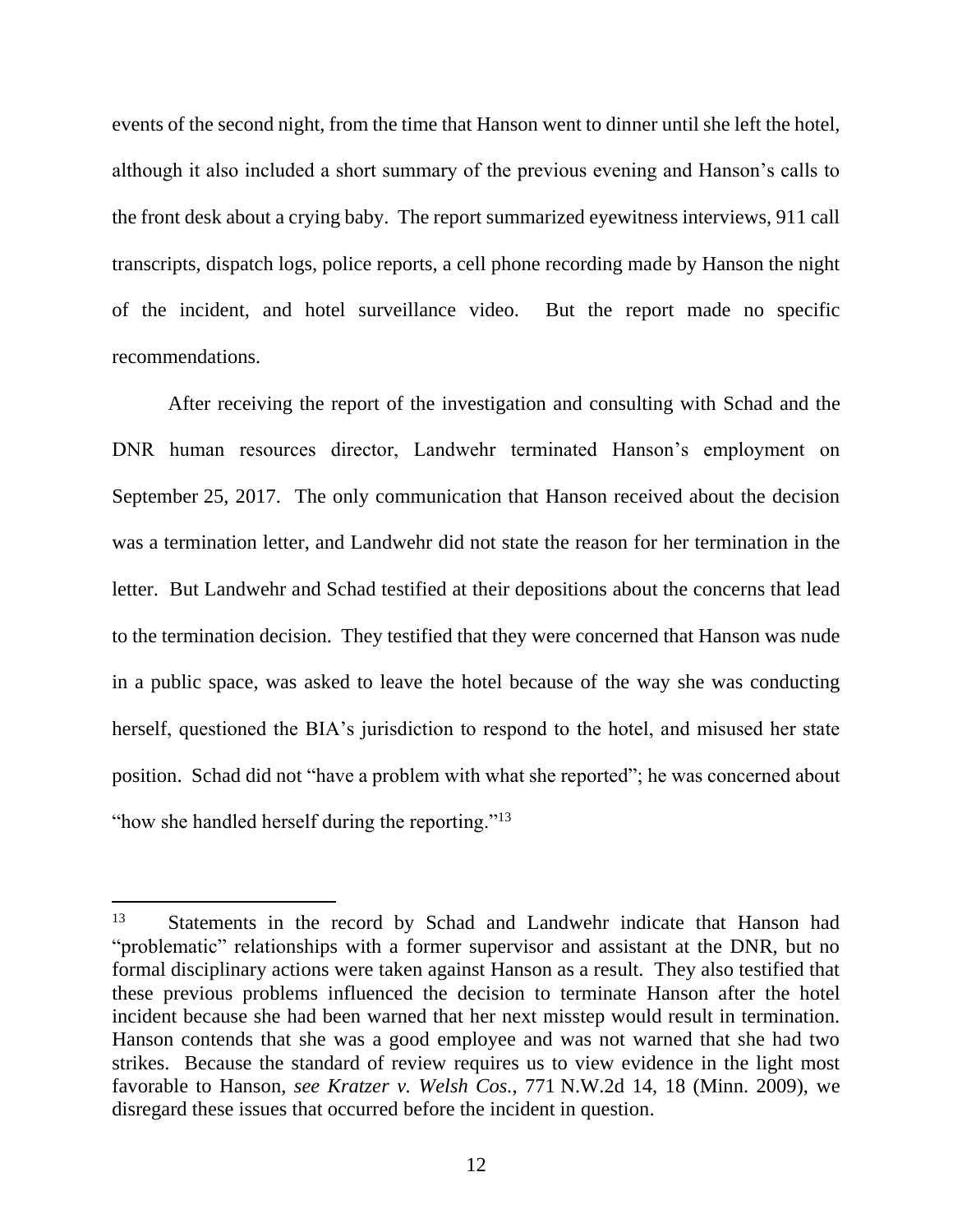Hanson sued the DNR, alleging a violation of the Minnesota Whistleblower Act, Minn. Stat. § 181.932, subd.  $1(1)$ .<sup>14</sup> Under the statute, "[a]n employer shall not discharge . . . an employee . . . because . . . the employee, . . . in good faith, reports a violation, suspected violation, or planned violation of any federal or state law . . . to any governmental body or law enforcement official." *Id.* Hanson contended that her reporting of suspected child neglect and prostitution were reports of suspected violations of state law made in good faith and that these reports motivated her termination. The DNR moved for summary judgment, arguing that Hanson failed to establish a prima facie case of discrimination because (1) her reporting was not in good faith, (2) the facts that she alleged do not constitute illegal conduct, and (3) she did not establish a causal connection between her reports and the DNR's decision to end her employment. The DNR also argued that, even if Hanson had established a prima facie case, she was terminated because the way she conducted herself that night was not appropriate for a DNR representative, not because of her reporting. Hanson responded that the deposition testimony of Landwehr and Schad acknowledged that her reporting was a basis for terminating her and that the reason she was terminated was because of what happened at the hotel.

The district court granted the DNR's motion for summary judgment, concluding that Hanson did not establish a prima facie case, the first step of the *McDonnell Douglas*

<sup>&</sup>lt;sup>14</sup> Hanson also alleged that by terminating her, the DNR violated the Maltreatment of Minors Act, Minn. Stat. § 626.556, subd. 4a (2019) (renumbered as Minn. Stat. § 260E.07 (2020)), but we did not grant review of that issue.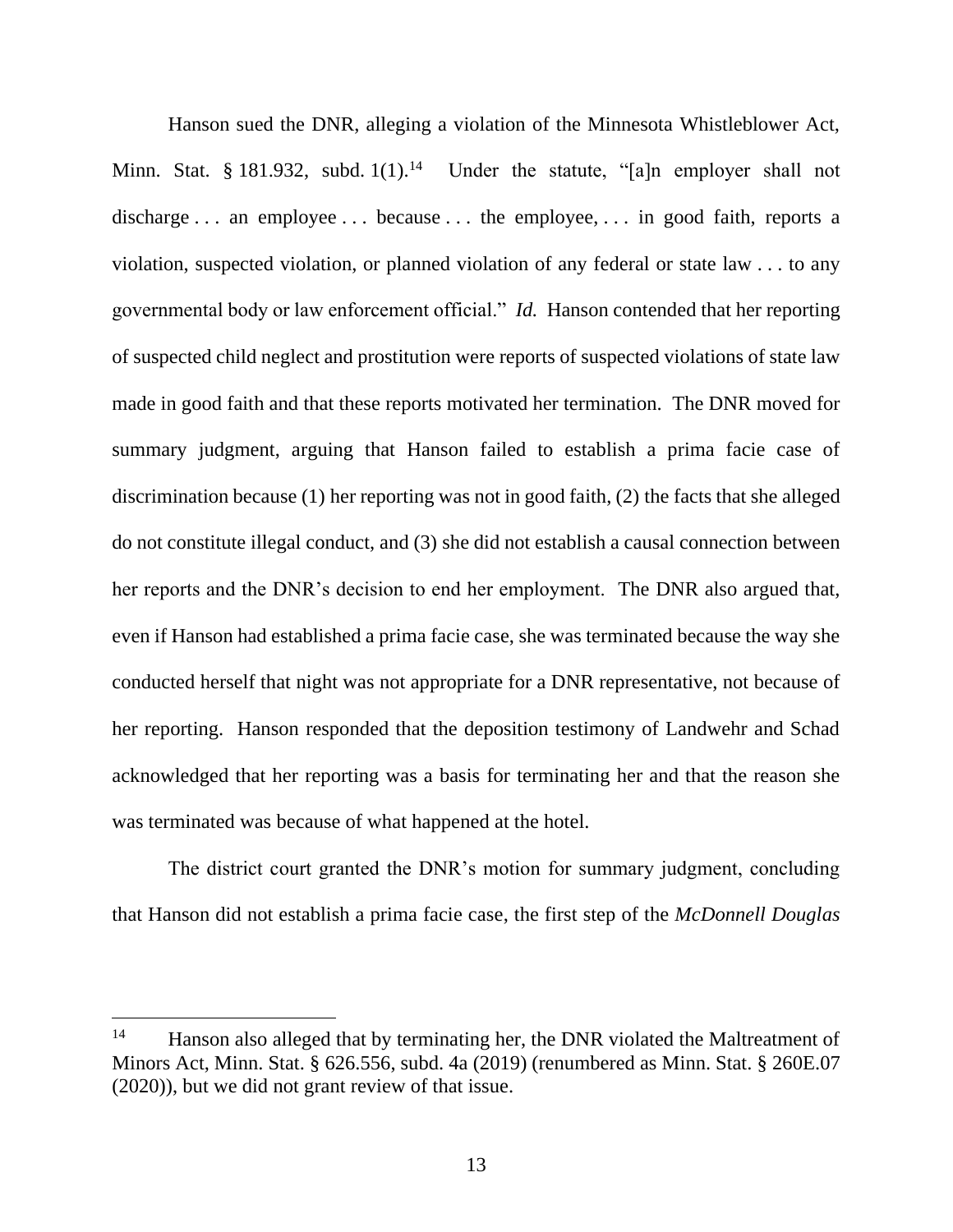framework,<sup>15</sup> because she could not prove a causal connection between her reporting and her termination. The court stated that although temporal proximity can sometimes suffice to establish a causal connection, usually something more is required. But Hanson offered no "competent evidence or reasonable facts" to support her claim that she was indeed fired because she reported suspected illegal activity. The court concluded "that any inference of a causal connection imaginable between Hanson's report of alleged illegal conduct and her termination is undermined by intervening events, namely, her unprofessional conduct during the incident at the hotel." The court also concluded that even if she did make a prima facie case, Hanson did not show that the DNR's stated reasons for her termination were pretextual, as required by the third step of *McDonnell Douglas*. Without any evidence that the DNR's reason was offered simply "to mask retaliatory animus," Hanson's claim failed.

Hanson appealed, and the court of appeals affirmed. *Hanson*, 2021 WL 1525296, at \*8. The court held that Hanson had not submitted direct evidence of retaliation and so applied the *McDonnell Douglas* framework to her claims. *Id.* at \*4–6. The court observed that the first step of *McDonnell Douglas* "is a relatively low burden" for a plaintiff to bear. *Id.* at \*5. It further stated that the prima facie case can "be established merely by 'showing that the employer has actual or imputed knowledge of the protected activity and the adverse employment action follows closely in time.' " *Id.* (quoting *Hubbard v. United Press Int'l, Inc.*, 330 N.W.2d 428, 445 (Minn. 1983)). Unlike the district court, the court of appeals

<sup>15</sup> *McDonnell Douglas Corp. v. Green*, 411 U.S. 792 (1973).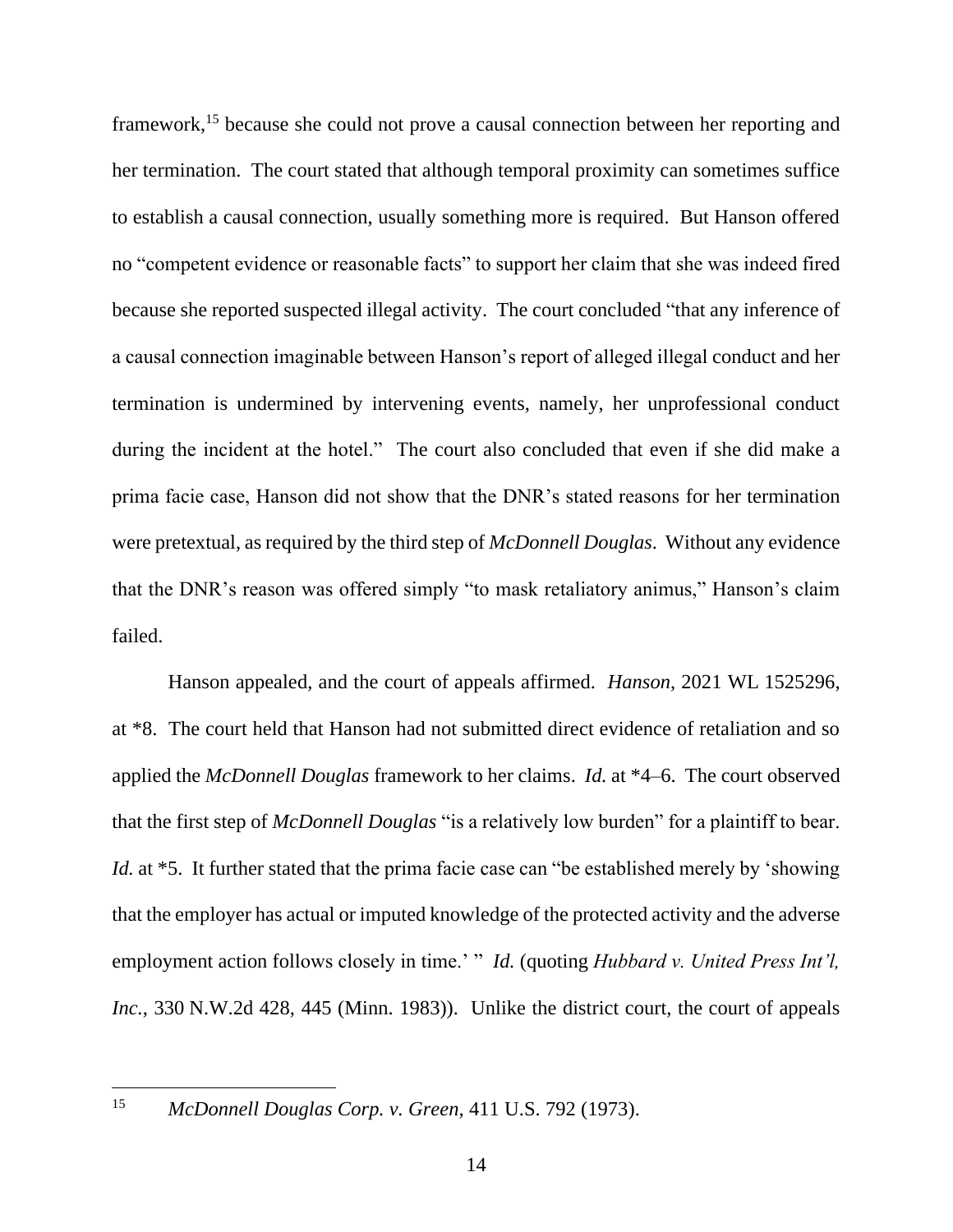held that Hanson had established a prima facie case of discrimination, including a causal connection between her protected reporting and the DNR's decision to terminate her employment. *Id.*

The court of appeals then considered whether Hanson met her burden at step three of *McDonnell Douglas* to provide sufficient evidence "to create a genuine issue of material fact as to whether the DNR's non-retaliatory reasons for the termination are a pretext." *Id.* The court held that "the DNR submitted evidence that its termination decision was based *solely* on Hanson's misconduct during the incident at the hotel and *not at all* based on" Hanson's reports of suspected illegal activity. *Id.* at \*6. The court went on to state that "[t]o prove pretext, Hanson must, at the least, prove that the DNR's evidence of nonretaliatory reasons is untrue." *Id.* The court held that Hanson did not meet her burden because she did "not identify any evidence in the record that casts doubt on or contradicts the DNR's evidence of non-retaliatory reasons." *Id.*

We granted Hanson's petition for review on her whistleblower claim.

## **ANALYSIS**

This case comes to us on review of the district court's grant of summary judgment for the DNR, which we review de novo. *See Henson v. Uptown Drink, LLC*, 922 N.W.2d 185, 190 (Minn. 2019). We will affirm a grant of summary judgment if no genuine issues of material fact exist and if the court accurately applied the law. *Hoover v. Norwest Priv. Mortg. Banking*, 632 N.W.2d 534, 542 (Minn. 2001). In determining whether there are genuine issues of material fact, "we view the evidence in the light most favorable to the nonmoving party . . . and resolve all doubts and factual inferences against the moving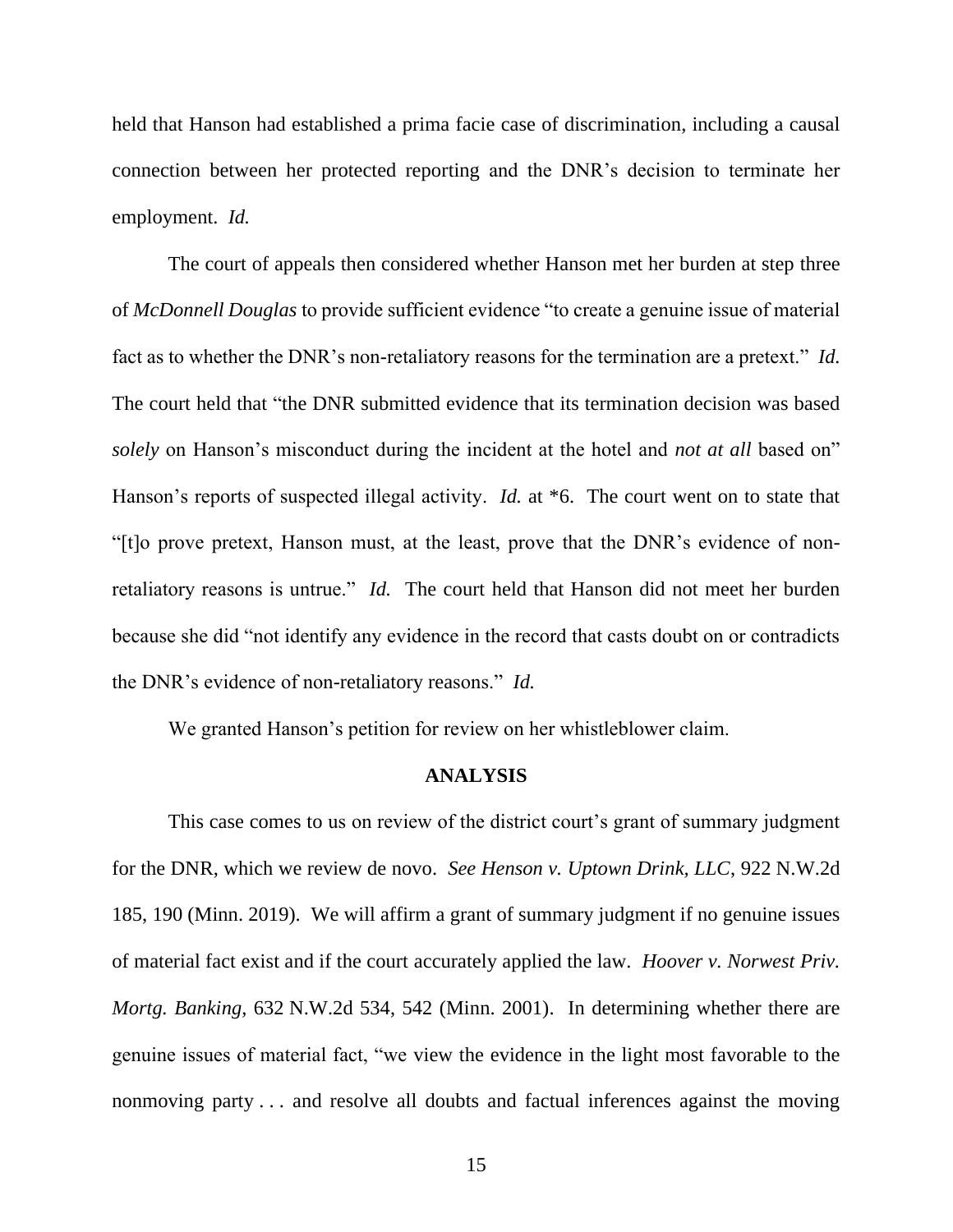parties." *Henson*, 922 N.W.2d at 190 (alteration in original) (citation omitted). Fact issues exist "when reasonable persons might draw different conclusions from the evidence presented." *Id.* (citation omitted).

Employment relationships are "generally at-will" in Minnesota, so "an employer may discharge an employee for any reason or no reason and . . . an employee is under no obligation to remain on the job." *Dukowitz v. Hannon Sec. Servs.*, 841 N.W.2d 147, 150 (Minn. 2014) (citation omitted) (internal quotation marks omitted). But there are statutory exceptions to the employment-at-will doctrine that prevent an employer from discharging an employee for improper reasons. The Minnesota Whistleblower Act (MWA), Minn. Stat. § 181.932 (2020), is one of several statutes that limit the employment-at-will doctrine. *See, e.g.*, Minnesota Human Rights Act (MHRA), Minn. Stat. §§ 363A.01–.44 (2020) (prohibiting employment discrimination on the basis of race, color, creed, religion, national origin, sex, marital status, and other protected characteristics); Minn. Stat. § 176.82 (2020) (prohibiting retaliatory discharge of an employee for seeking workers' compensation benefits); Civil Rights Act of 1991, 42 U.S.C. § 2000e-2 (prohibiting employment discrimination on the basis of race, color, religion, sex, or national origin). The MWA states that "[a]n employer shall not discharge . . . an employee . . . because . . . the employee, . . . in good faith, reports a violation, suspected violation, or planned violation of any federal or state law or common law or rule adopted pursuant to law to an employer or to any governmental body or law enforcement official." Minn. Stat. § 181.932, subd. 1(1). In short, the statute makes it illegal for an employer to punish an employee for reporting violations of law in good faith. *See id.*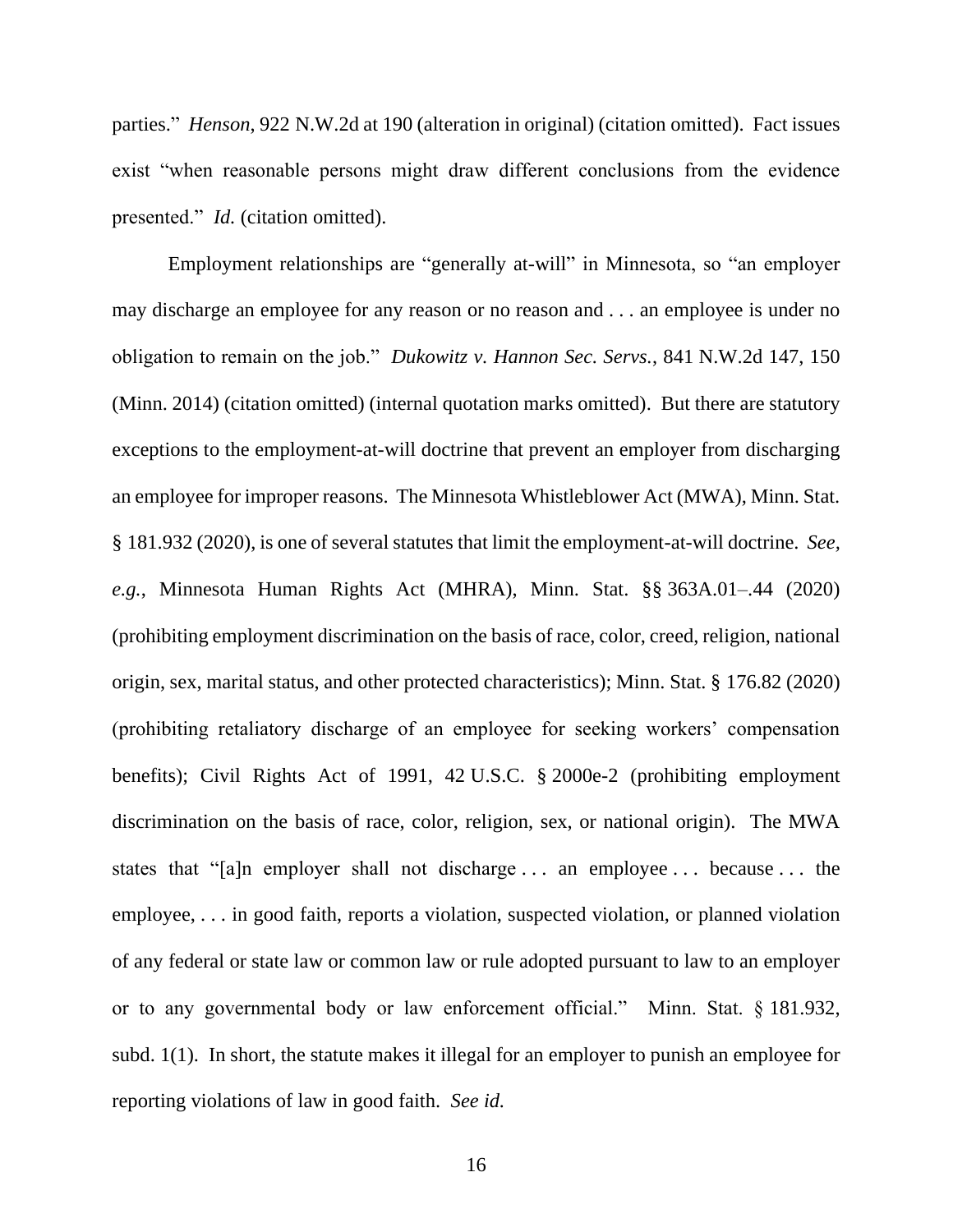When employment discrimination claims are challenged at summary judgment, we often employ the *McDonnell Douglas* burden-shifting framework to allocate the burden of proof between the plaintiff and defendant. *See, e.g.*, *Hoover*, 632 N.W.2d at 548 (applying *McDonnell Douglas* to an MHRA reprisal claim brought by a former employee who requested reasonable accommodation for her disability and was subsequently terminated).<sup>16</sup> The three-step framework was articulated by the U.S. Supreme Court in *McDonnell Douglas Corp. v. Green*, 411 U.S. 792 (1973), to be used in Civil Rights Act cases when there is no direct evidence of retaliation by the employer, which is often difficult or impossible to obtain in employment discrimination cases. *See Price Waterhouse v. Hopkins*, 490 U.S. 228, 271 (1989) (O'Connor, J., concurring), *superseded by statute*, Civil Rights Act of 1991, Pub. L. No. 102-166, 105 Stat. 1071, *as recognized in Comcast Corp. v. Nat'l Ass'n of Afr. Am.-Owned Media*, \_\_\_ U.S. \_\_\_, 140 S. Ct. 1009 (2020).

At the first step, the employee must establish a prima facie case of discrimination, the elements of which will vary depending on the facts of the case. *McDonnell Douglas*,

<sup>16</sup> We have recognized *McDonnell Douglas* as the appropriate framework to use in whistleblower cases since the MWA was enacted. *See Phipps v. Clark Oil & Refin. Corp.*, 408 N.W.2d 569, 572 (Minn. 1987) ("The procedure suggested by the court of appeals is that used in Title VII actions . . . . We agree . . . ."); *Graham v. Special Sch. Dist. No. 1*, 472 N.W.2d 114, 119 n.7 (Minn. 1991) ("*McDonnell Douglas* . . . must be used in analyzing a retaliatory discharge claim."); *McGrath v. TCF Bank Sav., FSB*, 509 N.W.2d 365, 366 (Minn. 1993) (clarifying that in a whistleblower case applying *McDonnell Douglas*, an employer may still be liable even if it provides a legitimate reason for terminating an employee "if an illegitimate reason 'more likely than not' motivated the discharge decision" (quoting *Anderson v. Hunter, Keith, Marshall & Co.*, 417 N.W.2d 619, 627 (Minn. 1988))).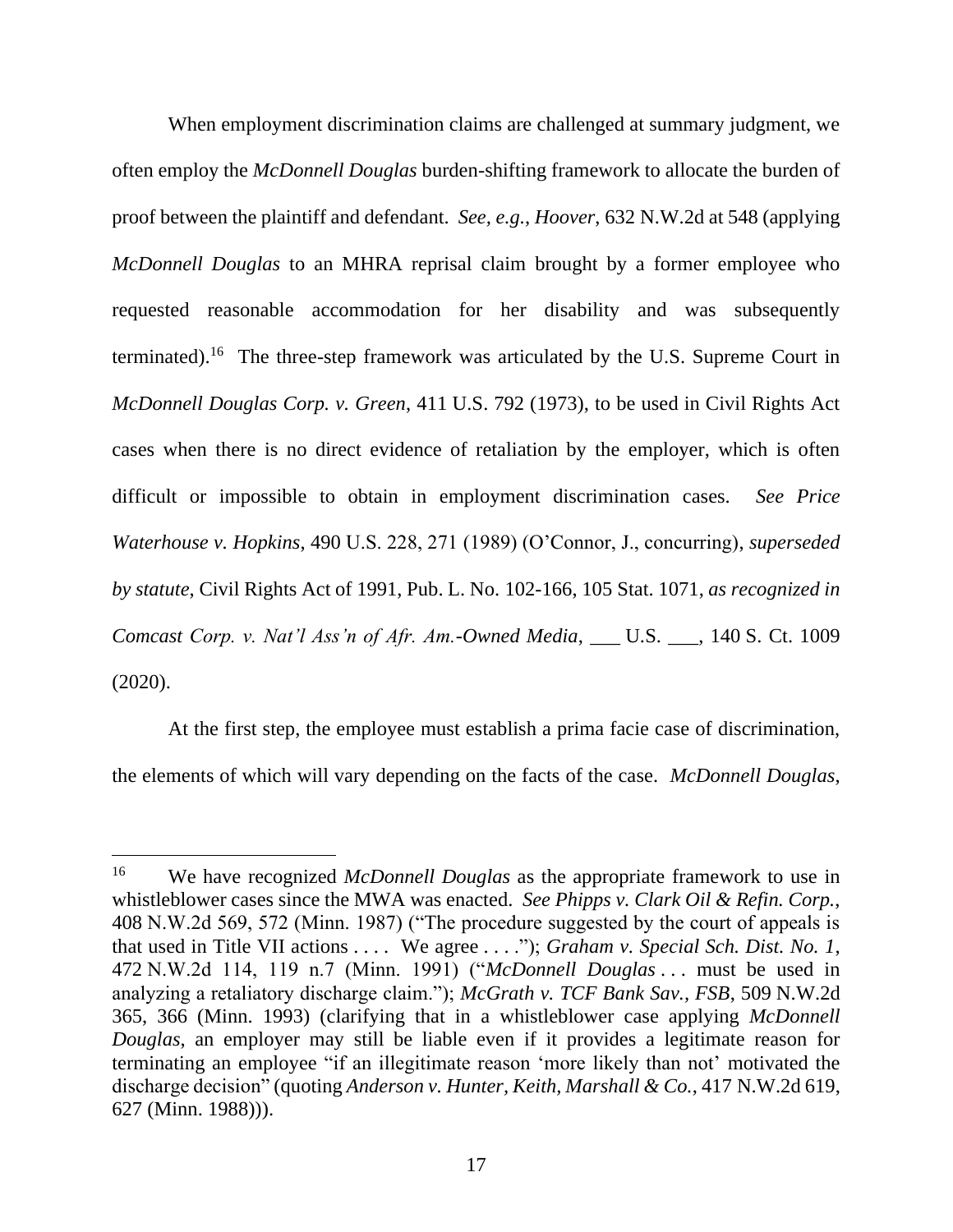411 U.S. at 802 & n.13. This raises a rebuttable presumption that the employer discriminated against the employee. *Hubbard v. United Press Int'l, Inc.*, 330 N.W.2d 428, 441 n.12 (Minn. 1983).

At the second step, the burden of production shifts to the employer to provide "some legitimate, nondiscriminatory reason" to explain why it took the adverse employment action. *McDonnell Douglas*, 411 U.S. at 802. If the employer does so, the presumption of discrimination no longer applies. *Tex. Dep't of Cmty. Affs. v. Burdine*, 450 U.S. 248, 255 (1981).

At the third step, the burden shifts back to the employee to demonstrate that the employer's proffered reason is pretextual. *McDonnell Douglas*, 411 U.S. at 804. Sufficient evidence of pretext could include that the employer's stated reason is untrue. *See Hoover*, 632 N.W.2d at 546. In Minnesota, an employee could alternatively offer evidence at this step that an improper reason "motivated the discharge decision,"<sup>17</sup> rather than proving that the employer's reason is untrue. *McGrath v. TCF Bank Sav., FSB*, 509 N.W.2d 365, 366 (Minn. 1993). The employee retains the ultimate burden of persuasion. *Burdine*, 450 U.S. at 253.

<sup>&</sup>lt;sup>17</sup> Other formulations of this standard include "whether retaliation was a 'discernible, discriminatory, and causative factor,' " *Graham*, 472 N.W.2d at 119 n.7 (quoting *Anderson*, 417 N.W.2d at 623), a "substantial causative factor," *Anderson*, 417 N.W.2d at 624, or whether discrimination "actually motivated" the decision, *LaPoint v. Fam. Orthodontics, P.A.*, 892 N.W.2d 506, 513 (Minn. 2017) (citation omitted). But these various articulations are driving at the same standard: whether the protected whistleblowing was a motivating factor in the employer's adverse employment action.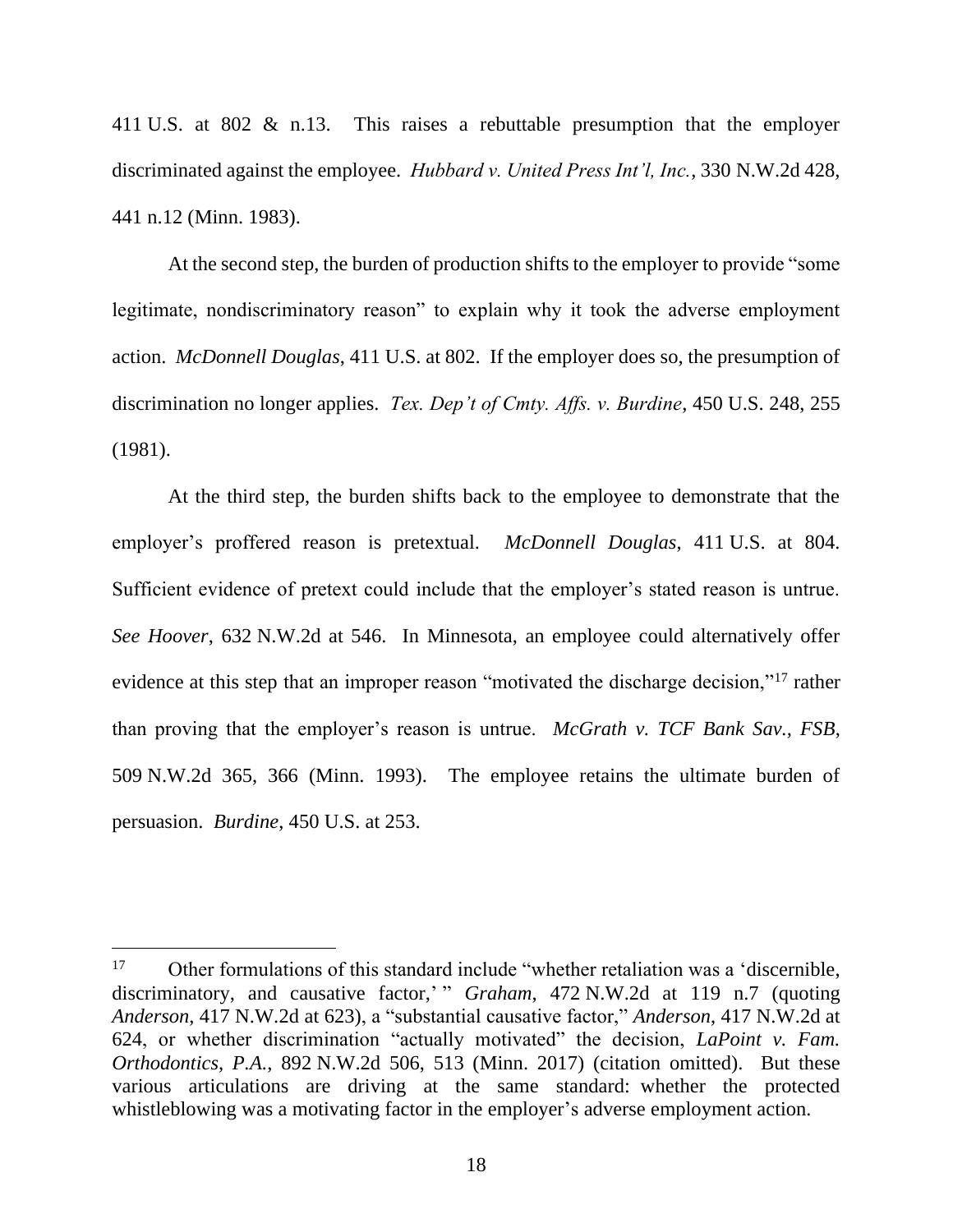Here, Hanson disputes application of the *McDonnell Douglas* framework. She also contends that it was not appropriate for the district court to grant summary judgment for the DNR because unresolved fact issues warrant a trial.

#### A.

Hanson first claims that she offered direct evidence of retaliation and so we should not apply the *McDonnell Douglas* framework in our analysis. *See Hoover*, 632 N.W.2d at 542 ("Discrimination plaintiffs may prove discriminatory intent by direct evidence or by using circumstantial evidence in accordance with [*McDonnell Douglas*]."). Direct evidence establishes "that the employer's discrimination was purposeful, intentional or overt," *Goins v. W. Grp.*, 635 N.W.2d 717, 722 (Minn. 2001), "such as where an employer announces he will not consider females for positions," *Sigurdson v. Isanti County*, 386 N.W.2d 715, 720 (Minn. 1986).

As proof of direct evidence, Hanson points to Landwehr's and Schad's deposition testimony to imply that if Hanson had not reported suspected illegal activity, she would not have been terminated. Landwehr was asked, "[T]he report was a basis for terminating her?" He responded, "Yes." Landwehr agreed that the baby crying and Hanson's suspicions of prostitution "were the triggering features for what happened the rest of that evening"; they "started the process." Similarly, Schad was asked, "So had there not been an incident and had there not been a report of that incident, she wouldn't have been terminated; right?" Schad answered, "Correct." Schad testified that the "events" of that evening were "the trigger for terminating her."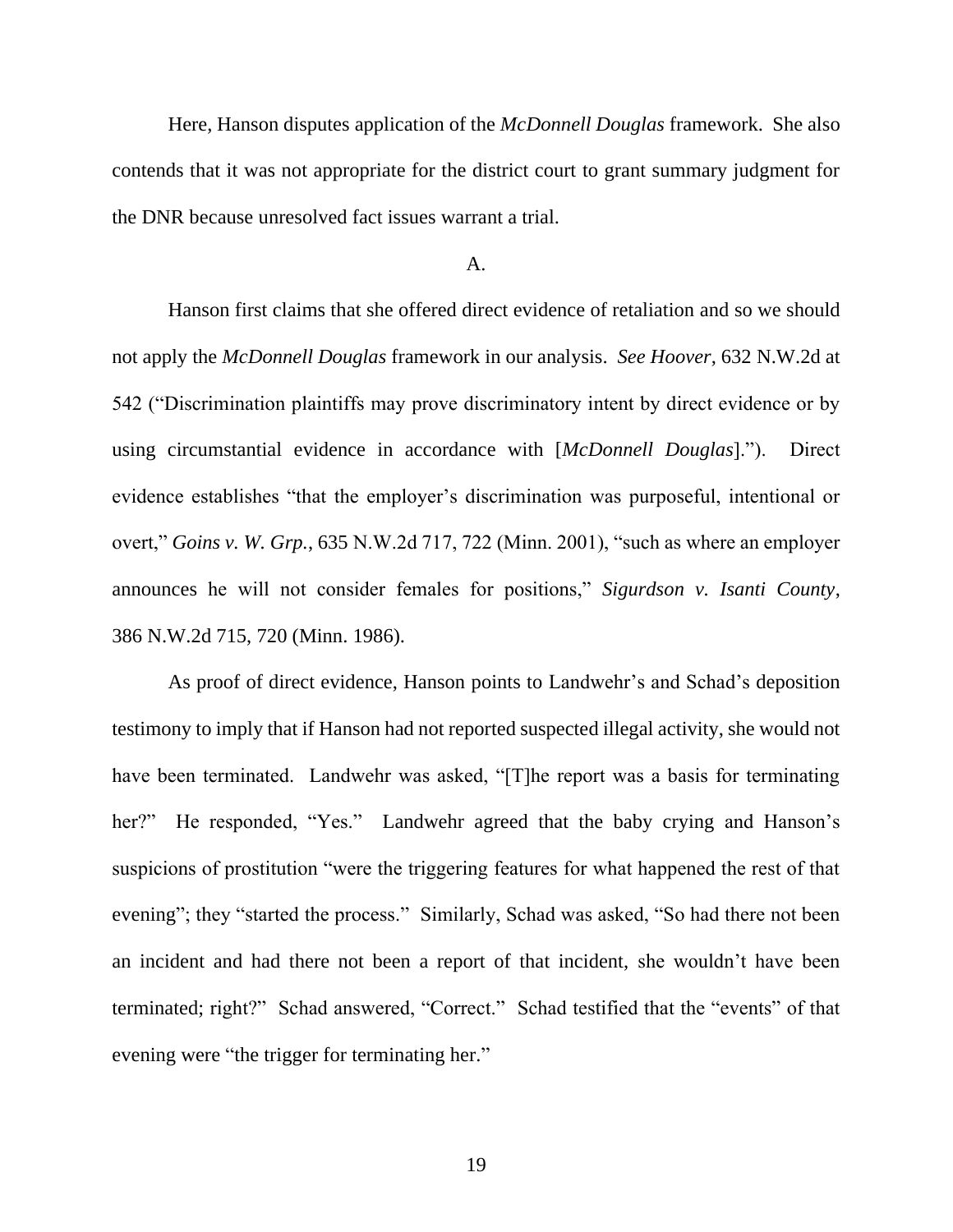But when they discussed the "report" in this testimony, Landwehr and Schad were describing the DNR's investigative report; they were not discussing Hanson's report of suspected illegal activity. Hanson's argument to the contrary misconstrues the record by conflating the *investigative report* generated as a product of the DNR's investigation into the hotel incident with Hanson's *reporting* of suspected illegal activity. In fact, neither Landwehr nor Schad testified that Hanson's reporting was the basis or a cause of her termination. Landwehr explicitly said that Hanson's reporting was *not* a motivation for his decision. Accordingly, we conclude that Hanson has presented no direct evidence of retaliation.

#### B.

Without direct evidence of retaliation, our analysis proceeds according to the threestep framework of *McDonnell Douglas*.

First, Hanson has established a prima facie case. Because the DNR does not argue that Hanson's reporting was not protected conduct, we assume that her reporting is statutorily protected. *See* Minn. Stat. § 181.932, subd. 1(1) (protecting reports made "in good faith"). The DNR clearly made an adverse employment decision when it chose to terminate Hanson's employment. *See id.*, subd. 1 (listing one of the prohibited actions as "discharge"). And there is a causal connection between the two, because under Minnesota law, the employer's knowledge of the employee's protected activity along with close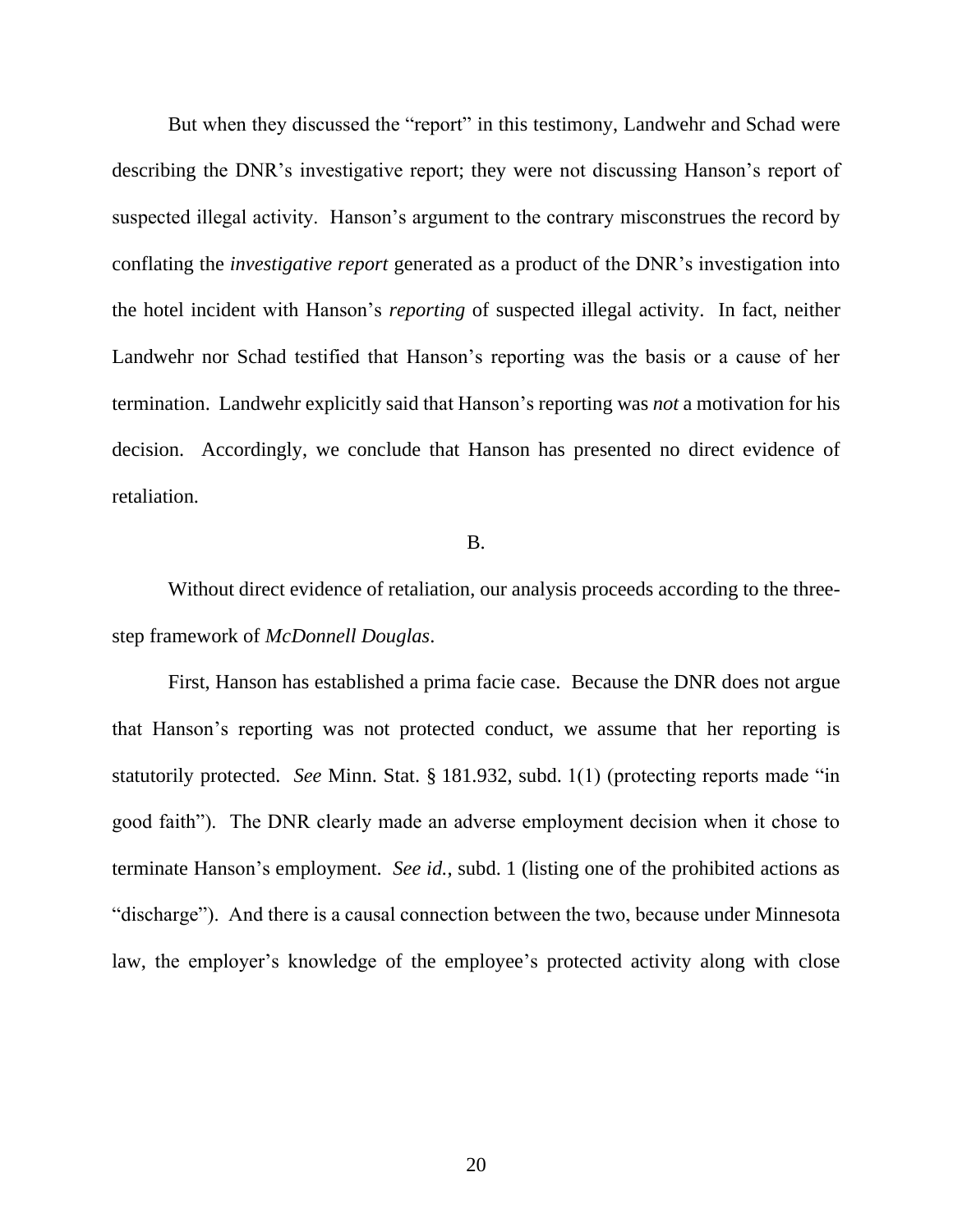temporal proximity to the adverse action suffices to establish a causal connection.<sup>18</sup> *See Hubbard*, 330 N.W.2d at 445 (holding that a "causal connection may be demonstrated indirectly by evidence of circumstances that justify an inference of retaliatory motive, such as a showing that the employer has actual or imputed knowledge of the protected activity and the adverse employment action follows closely in time"). There is ample evidence that the DNR was aware that Hanson had reported suspected illegal activity, and the termination of her employment closely followed her reporting. Hanson has, therefore, established a causal connection for purposes of her prima facie case. Her burden at step one is satisfied.

Second, the DNR offered a legitimate reason for Hanson's termination: that it was inappropriate for Hanson to appear in a public space without clothes on, assert her position as a state official to gain preferential treatment, use DNR resources in a personal situation, insist that county law enforcement officers needed to respond where the BIA had jurisdiction, and create such a disturbance that she is asked to leave a hotel in a region where she was supposed to be cultivating good working relationships. The DNR has accordingly satisfied its burden of offering a legitimate reason for the employment action.

Third, and fatally for Hanson's claim, she did not provide any evidence that her reporting of suspected illegal activity in any way motivated the DNR's decision to

<sup>&</sup>lt;sup>18</sup> Some federal courts interpreting the MWA have held that "something more" than temporal proximity may be required to establish a causal connection. *See, e.g.*, *Lissick v. Anderson Corp.*, 996 F.3d 876, 883 (8th Cir. 2021) ("Although close temporal proximity between protected activity and termination 'may occasionally raise an inference of causation, in general, more than a temporal connection is required.' " (quoting *Mervine v. Plant Eng'g Servs., LLC*, 859 F.3d 519, 526 (8th Cir. 2017))). But we have never mandated anything beyond close temporal proximity to establish a causal connection for an employee's prima facie case. *See Hubbard*, 330 N.W.2d at 445.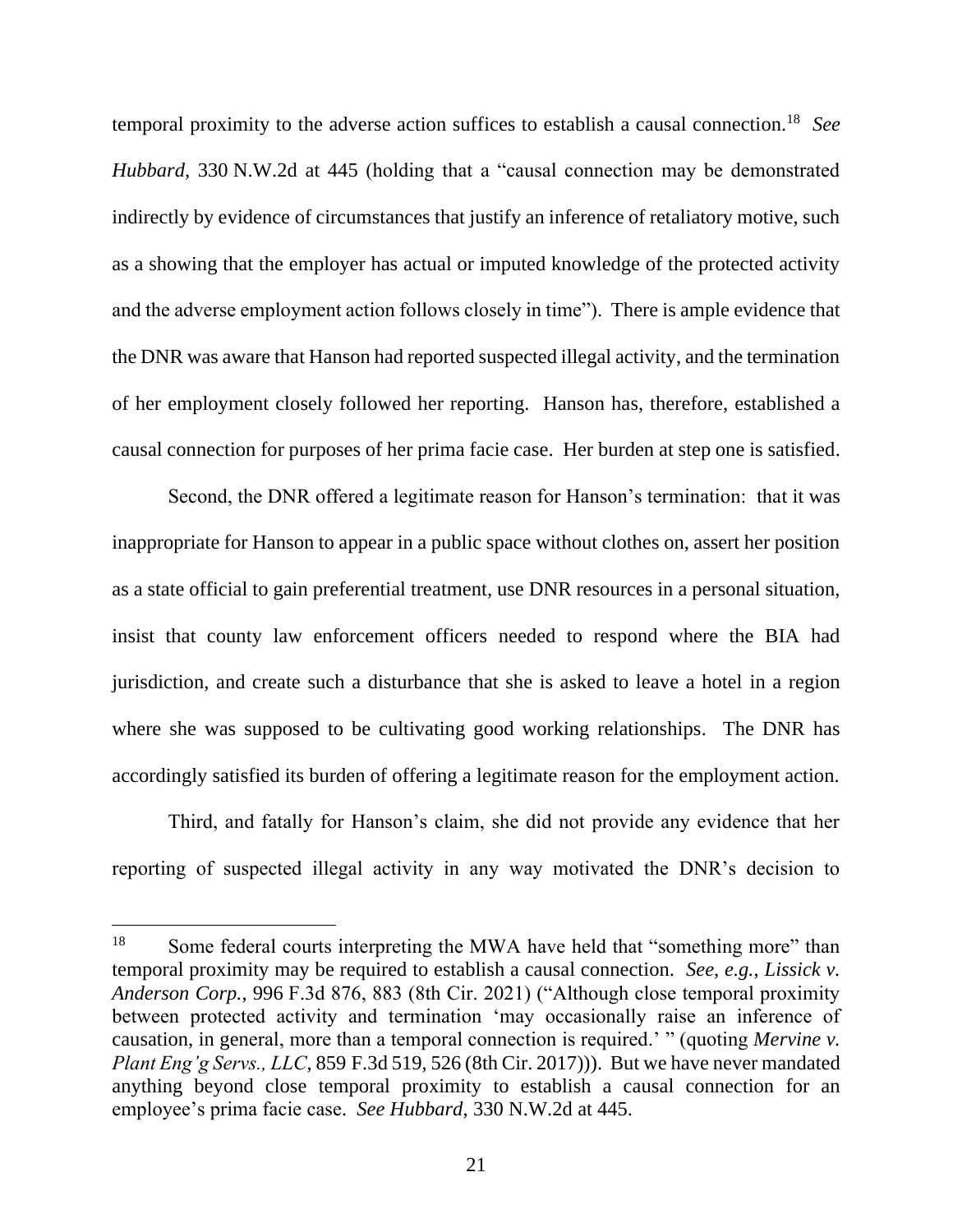terminate her or that the DNR's stated reasons were pretextual. To overcome summary judgment in a single-motive employment case—when there is only one basis for the adverse action—an employee needs to provide evidence that the employer's "proffered reason was not the true reason for the employer's actions" and that discrimination was the real reason. *Hasnudeen v. Onan Corp.*, 552 N.W.2d 555, 557 (Minn. 1996). Here, the summary judgment record shows that the DNR terminated Hanson because of the way she conducted herself by repeatedly insisting that a law enforcement agency without jurisdiction should respond to the hotel and reacting to the situation in a way that caused hotel management to ask her to leave. To create a fact issue and proceed to trial, Hanson needed to produce evidence that this reason was not true. She offered no such evidence. Alternatively, Hanson could have produced evidence that despite what the DNR stated, it considered her reporting as one of the reasons for terminating her employment, that is, the DNR had mixed motives. Hanson did not meet this burden either. Therefore, the district court properly granted summary judgment in favor of the DNR.

Hanson argues that Schad and Landwehr testified that she would not have been terminated but for her reporting, which demonstrates unlawful discharge. But this argument ignores the impact of intervening events at the hotel that night, namely the way that she conducted herself. In one sense, it is true that if Hanson had not reported the suspected illegal activities, she likely would not have been terminated. If Hanson had not reported the suspected illegal activities, she likely would not have called subordinate law enforcement personnel, undermined the BIA's jurisdiction, inappropriately used her highlevel position, and been asked to leave the hotel. But it is different to say that the DNR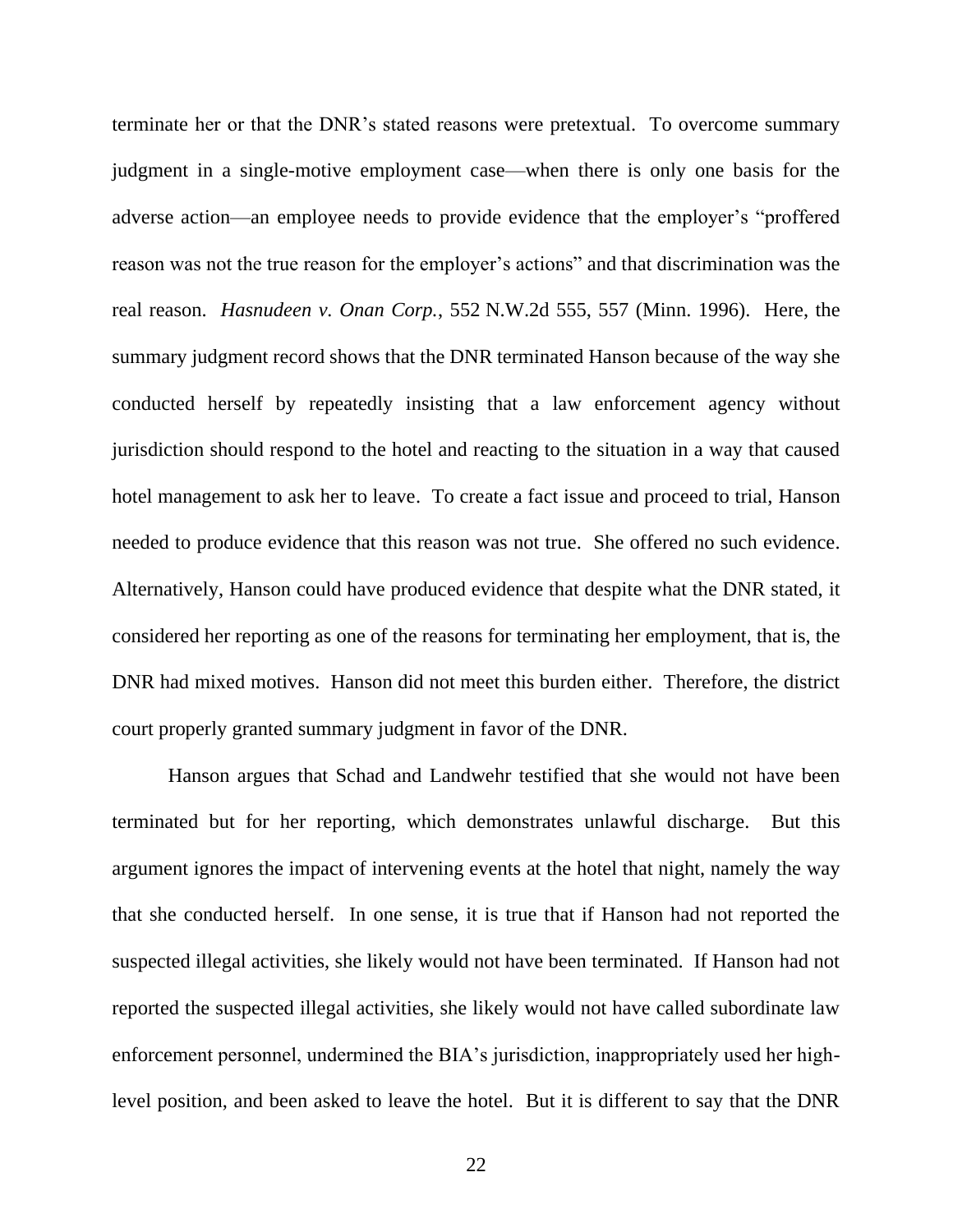terminated her employment *because* she made the report. The DNR's argument is that Hanson was fired for the way she conducted herself, rather than for the fact that she made a report. The record evidence confirms that the way that Hanson conducted herself cut off any reasonable inference of a connection between her protected reporting and her eventual termination.

As additional evidence that her whistleblowing caused her termination, Hanson asserts that the DNR was concerned that her reporting of suspected illegal activities would cause problems with the DNR's relationship with the tribe. Hanson points to Landwehr's testimony that it was inappropriate for Hanson to insist that a county or state law enforcement officer escort her from the hotel instead of the BIA and township officers who responded. But Landwehr said that it was appropriate for Hanson to report her concerns about the activities in the neighboring room and that he would have done the same thing if he had been in that situation. And Landwehr stated that, rather than the fact that Hanson reported her suspicions, it was the way that Hanson conducted herself at the hotel—in particular, that she insisted on a response from law enforcement agencies without jurisdiction—that might cause issues with the DNR's relationship with the tribe.

Hanson also points out that the termination letter that she received from the DNR did not state any reasons for the decision, and she contends that this raises suspicion about whether the DNR's reasons given after the fact are pretextual.<sup>19</sup> An employer's shifting

<sup>&</sup>lt;sup>19</sup> Hanson could have requested a written record of the reasons for her termination, but the record does not contain any evidence that she did. *See* Minn. Stat. § 181.933, subd. 1 (2020) (allowing an involuntarily terminated employee 15 working days to request the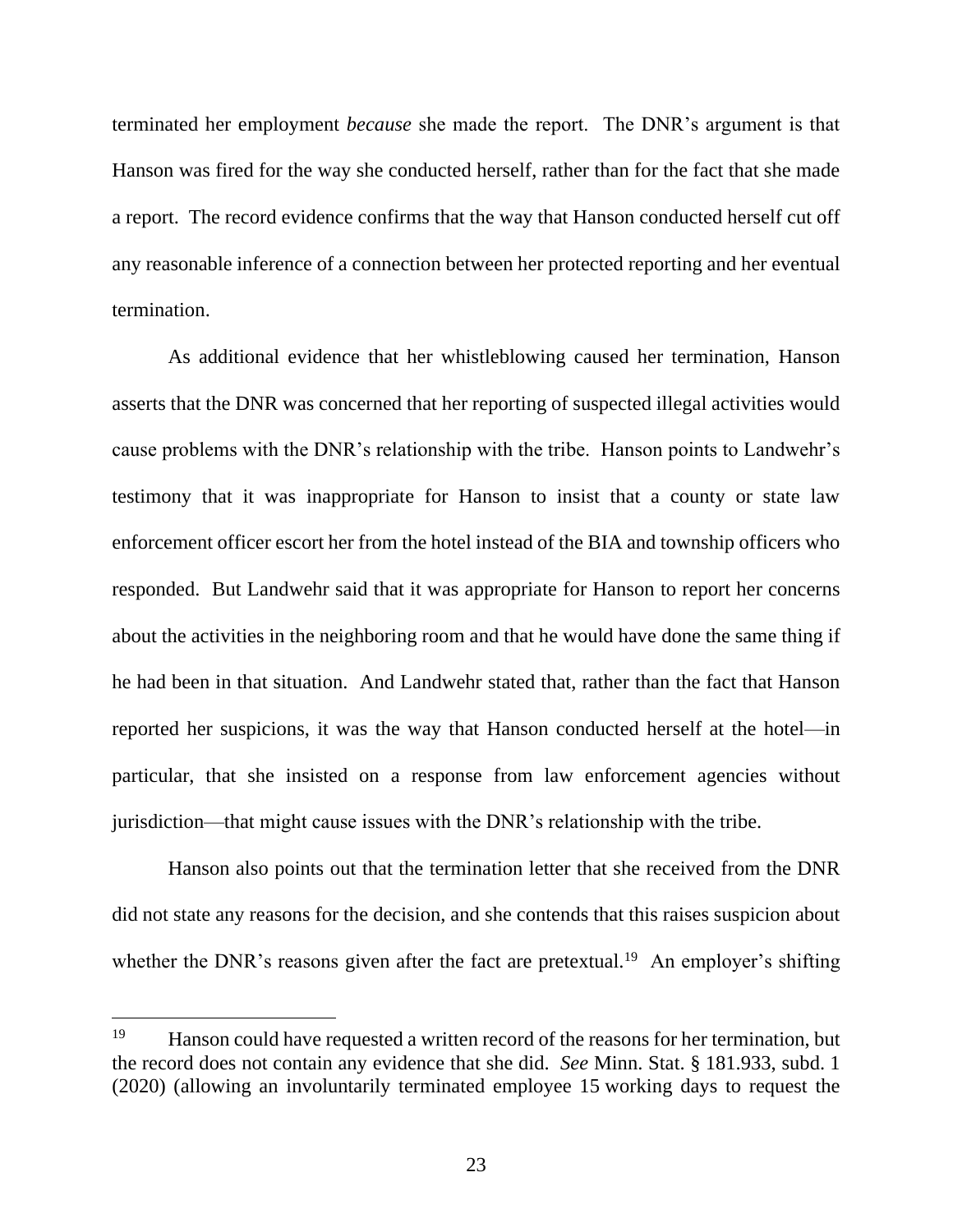reasons for making an employment decision may give rise to a fact issue about whether the later-stated reasons are pretextual. *See Kobrin v. Univ. of Minn.*, 34 F.3d 698, 703 (8th Cir. 1994) ("Substantial changes over time in the employer's proffered reason for its employment decision support a finding of pretext."). But the DNR's reasons, as provided by Landwehr's and Schad's testimony, are not inconsistent with the termination letter, because the letter was silent as to the DNR's reasons. Hanson presents no authority for the proposition that silence as to the reason for termination is tantamount to inconsistency with a later-stated reason. There are no shifting reasons here, and therefore, no fact issue on that basis.

Hanson asserts that this is a mixed-motive case because Hanson and the DNR offer conflicting reasons for Hanson's termination. In a mixed-motive case, "the court finds that an employment decision was based partly on legitimate motives and partly on unlawful ones." *Hasnudeen*, 552 N.W.2d at 557. We apply the *McDonnell Douglas* framework in mixed-motive cases, too, *Anderson v. Hunter, Keith, Marshall & Co.*, 417 N.W.2d 619, 626–27 (Minn. 1988), however, the third step focuses on whether the improper reason "motivated" the employer's decision, *McGrath*, 509 N.W.2d at 366.

Hanson did not provide evidence to support her assertion that the DNR fired her for an improper reason. Specifically, Hanson did not provide evidence that her protected conduct—reporting suspected illegal activity—was a motivating factor in her termination.

reason for termination from their former employer and requiring an employer receiving such a request to "inform the terminated employee in writing of the truthful reason for the termination" within 10 working days).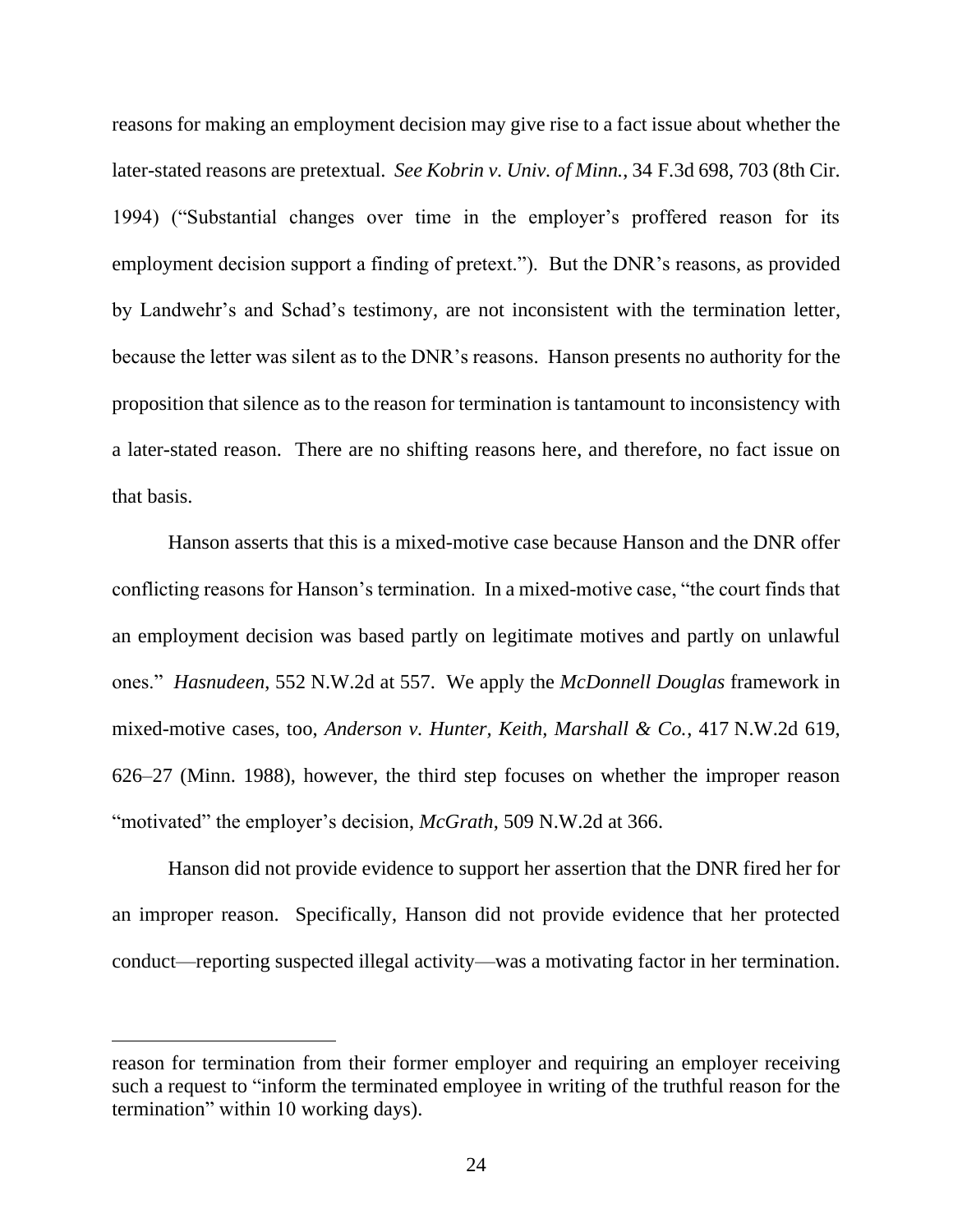To the contrary, no evidence suggests that the DNR considered her reporting when it made the decision. Even when viewing the facts in the light most favorable to Hanson, there is not an issue of fact as to whether her reporting was a motivating factor; rather, the evidence supports a finding that her reporting played *no* part in the DNR's decision. Consequently, Hanson's claim does not survive summary judgment under either a single-motive or a mixed-motive analysis.

Hanson argues that the court of appeals held that she had established a causal connection and that thereby raises a fact issue as to whether her reporting motivated the termination decision. But a causal connection based on temporal proximity, while enough to satisfy her prima facie case, is not sufficient to satisfy Hanson's burden to provide evidence that the DNR's stated reasons are pretextual or that her reporting motivated the termination decision. *See Hubbard*, 330 N.W.2d at 445–46. Temporal proximity alone is not sufficient for an employee's claim to proceed to trial, and so Hanson's argument fails. *See id.*

Without any other evidence either that the DNR's reasons are untrue or that her reporting motivated the DNR to terminate her employment, summary judgment was appropriately granted to the DNR because there is no genuine issue of material fact.<sup>20</sup> See *Maethner v. Someplace Safe, Inc.*, 929 N.W.2d 868, 884 (Minn. 2019) (holding that a party

 $20$  Hanson claims that her good standing at the DNR before she was terminated is evidence that counters the DNR's reasons for terminating her. But her past performance is not at issue here; the DNR was concerned about the way she conducted herself at the hotel on the night in question, not about whether she had been a good employee up to that point.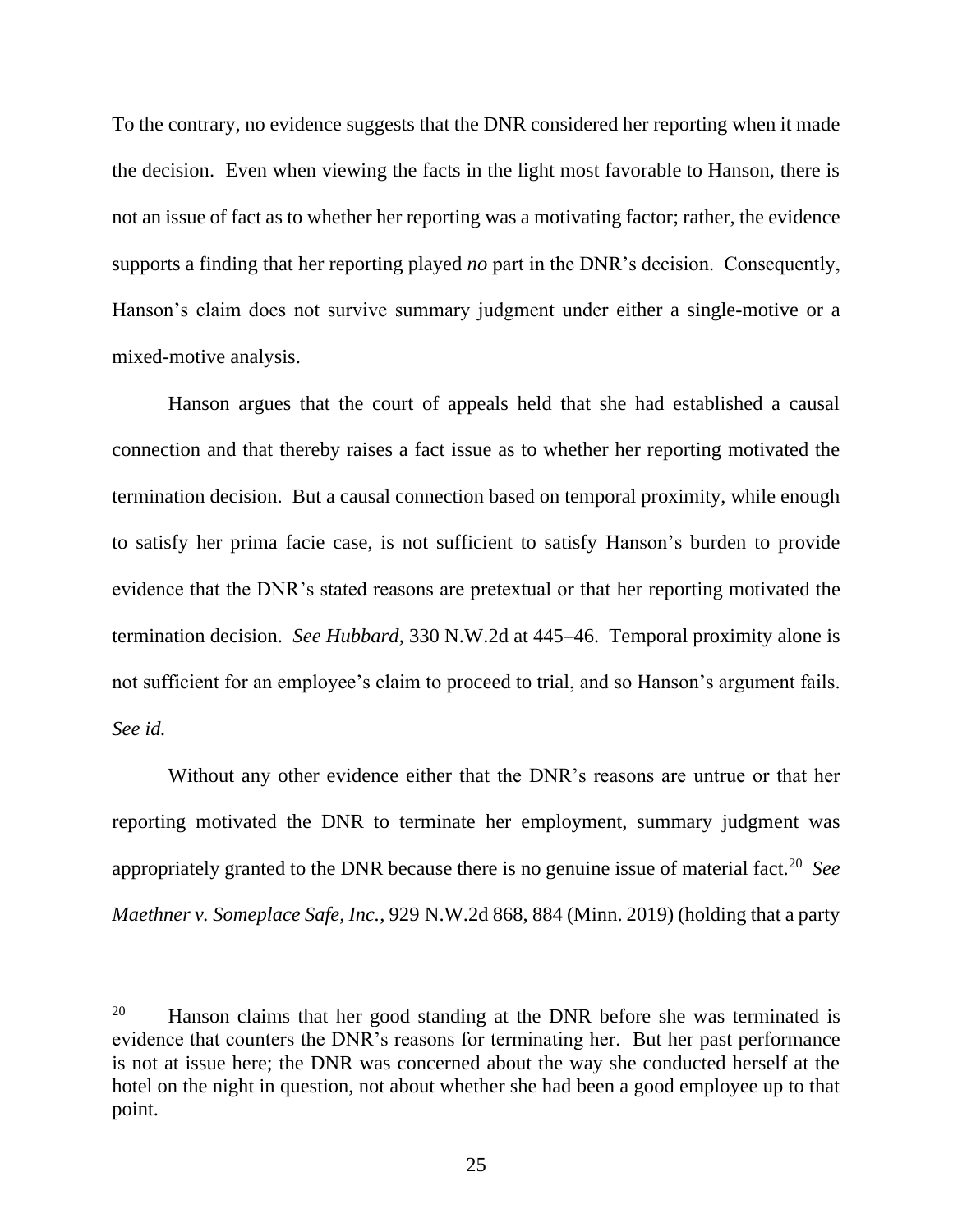"cannot survive summary judgment by simply resting on his assertions" without providing evidence to support them). There are no facts, nor reasonable inferences from facts, that support Hanson's position that the DNR was motivated by her reporting of suspected illegal activity when it decided to terminate her employment.

# C.

Alternatively, Hanson argues that we should not apply the *McDonnell Douglas* framework in MWA cases and suggests a streamlined summary judgment standard to use in its place. Hanson asks us to replace *McDonnell Douglas* with a standard based on the model jury instructions that focuses on whether the whistleblowing activity "was a motivating factor" or "played a part" in the adverse employment action. *See* 4 Minn. Dist. Judges Ass'n, *Minnesota Practice—Jury Instruction Guides, Civil*, CIVJIG 55.65 (6th ed. 2021).

We acknowledge that there is debate about the continuing viability of the *McDonnell Douglas* framework. *See, e.g.*, *Coleman v. Donahoe*, 667 F.3d 835, 863 (7th Cir. 2012) (Wood, J., concurring) ("Perhaps *McDonnell Douglas* was necessary nearly 40 years ago, when Title VII litigation was still relatively new in the federal courts. By now, however, as this case well illustrates, the various tests that we insist lawyers use have lost their utility. Courts manage tort litigation every day without the ins and outs of these methods of proof, and I see no reason why employment discrimination litigation (including cases alleging retaliation) could not be handled in the same straightforward way."); *Wells v. Colo. Dep't of Transp.*, 325 F.3d 1205, 1221–28 (10th Cir. 2003) (Hartz, J., writing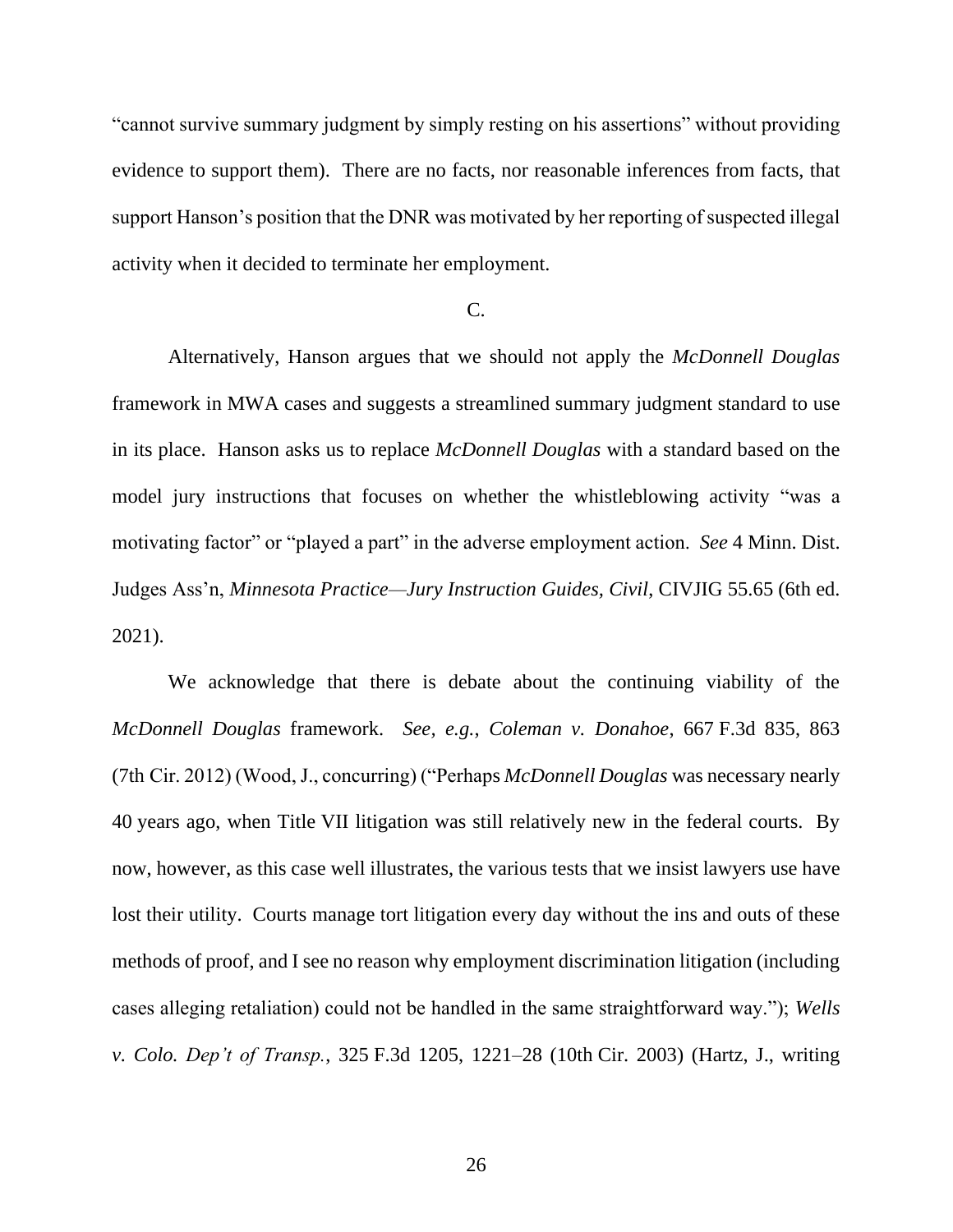separately) ("One therefore wonders why we need to have this artificial, often confusing, framework. The answer is that there is no need."). $21$ 

But we reach the same outcome in this case whether we apply *McDonnell Douglas*  or the jury instructions standard advocated for by Hanson. Hanson contends that she was fired because she reported suspected illegal activity. The DNR counters that the decision to terminate her employment was because she acted in an unprofessional manner at the hotel. These competing reasons could raise a question of fact as to whether the whistleblowing was a motivating factor in the termination decision, in addition to the DNR's stated reasons. But, as detailed above, Hanson offers no evidence to support her claim that her reporting was a factor that the DNR considered in making its decision to fire her, and her speculation to the contrary is not enough to survive summary judgment. *See [Bob Useldinger & Sons, Inc. v. Hangsleben](https://1.next.westlaw.com/Link/Document/FullText?findType=Y&serNum=1993167941&pubNum=0000595&originatingDoc=I3ac17cd62fc311ddb595a478de34cd72&refType=RP&fi=co_pp_sp_595_328&originationContext=document&transitionType=DocumentItem&ppcid=3fa751b1d8964411921fd46c437ba2ac&contextData=(sc.Search)#co_pp_sp_595_328)*, 505 N.W.2d 323, 328 (Minn. 1993) ("Mere speculation, without some concrete evidence, is not enough to avoid summary judgment."). In sum, there is no genuine issue as to whether the DNR was motivated to terminate Hanson based on her whistleblowing, because there is no evidence that her reporting played any part in, much less was a motivating factor in, the DNR's decision.

<sup>21</sup> Hanson also points to the recently decided California Supreme Court case *Lawson v. PPG Architectural Finishes, Inc.*, \_\_\_ P.3d \_\_\_, 2022 WL 244731 (Cal. Jan. 27, 2022), claiming that it represents "a court in another jurisdiction rejecting the *McDonnel*[*l*] *Douglas* framework . . . and utilizing a state law caus[]al analysis." But California has a statute that specifies the standard to apply in whistleblower cases, whereas Minnesota does not. *See* Cal. Lab. Code § 1102.6 (West 2022). For that reason, we find *Lawson* unpersuasive to our analysis here.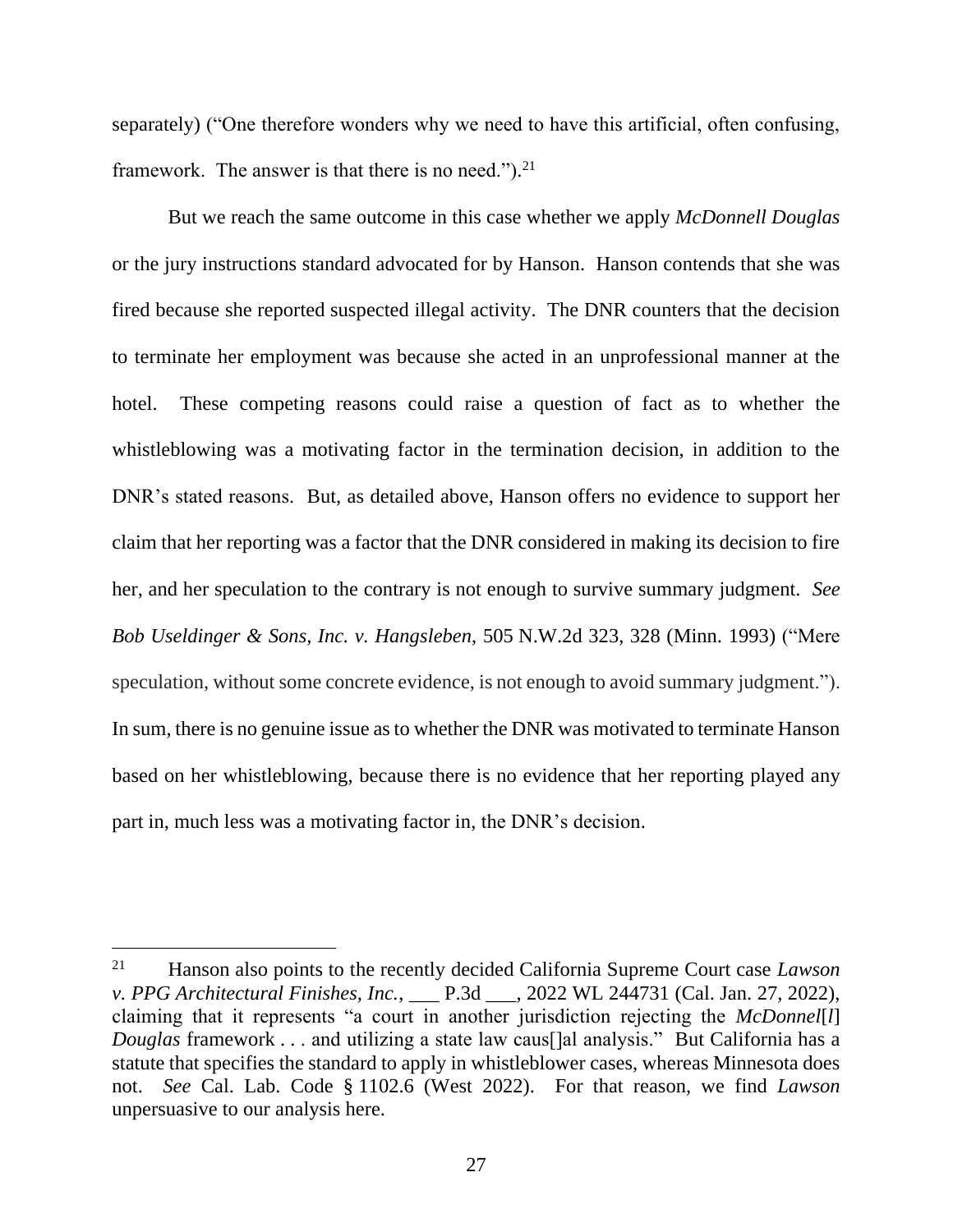Because Hanson's claim fails under both *McDonnell Douglas* and her proposed replacement standard, we decline to reach the issue of whether we should abandon the *McDonnell Douglas* framework in whistleblower cases.

# **CONCLUSION**

For the foregoing reasons, we affirm the decision of the court of appeals.

Affirmed.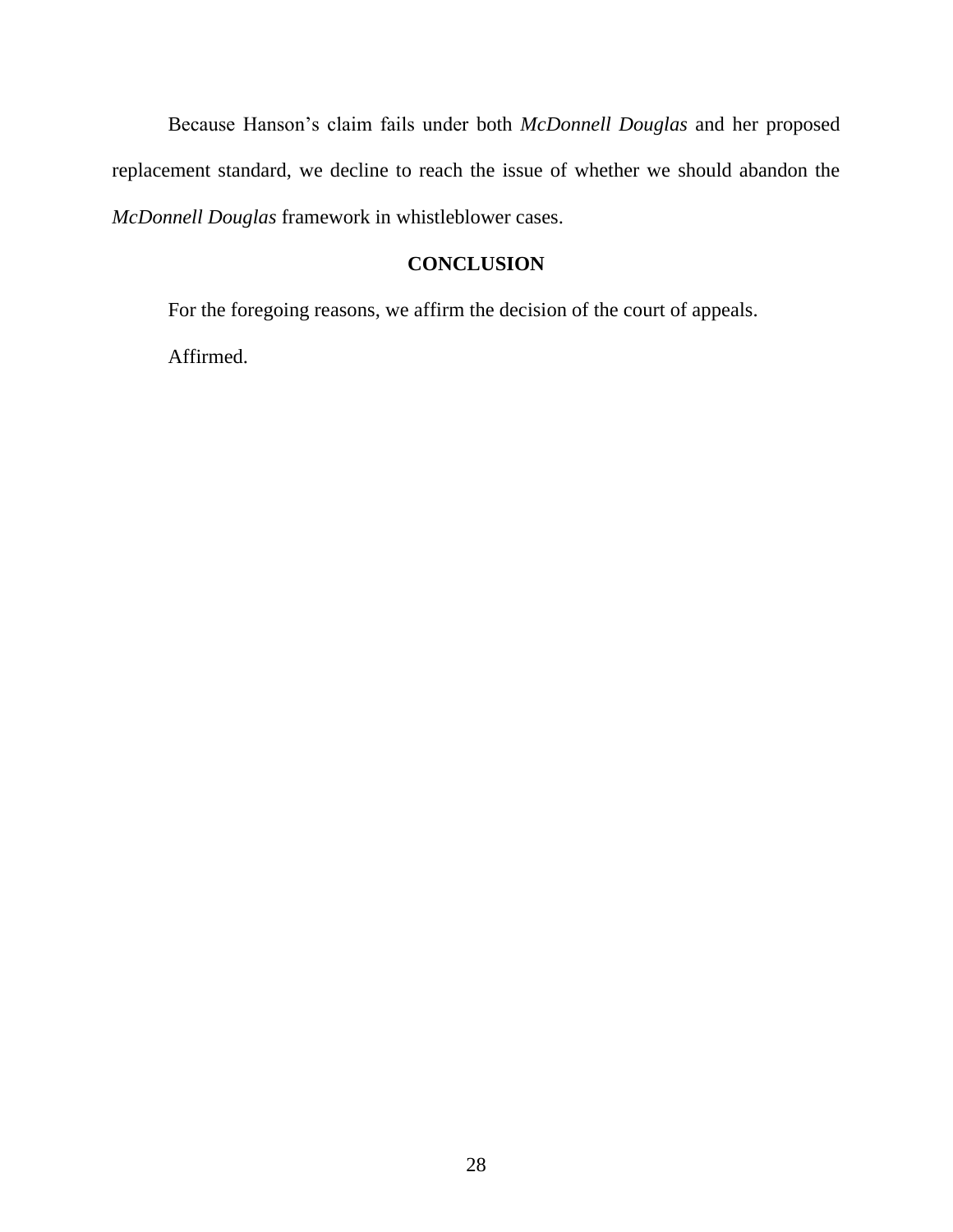## C O N C U R R E N C E

CHUTICH, Justice (concurring).

I agree with the court that appellant Lori Hanson's whistleblowing claim fails as a matter of law, and that the decision of the court of appeals should be affirmed. I write separately, however, because I agree with Hanson and the amici, the National Employment Lawyers Association-Minnesota Chapter and the Employee Lawyers Association of the Upper Midwest, that the *McDonnell Douglas* framework has become cumbersome and increasingly obsolete. Because this court has never been asked to analyze whether courts should use the *McDonnell Douglas* framework for cases brought under the Minnesota Whistleblower Act, Minnesota Statutes section 181.932 (2020), I would not extend this troubled framework to apply to claims brought under that statute. Instead, I would apply the ordinary summary-judgment standard in Rule 56.01 of the Minnesota Rules of Civil Procedure. Because Hanson's whistleblowing claim fails under this standard as well, I concur with the court's decision to affirm the decision of the court of appeals, upholding the grant of summary judgment to the Minnesota Department of National Resources.

I.

Since its creation a half-century ago, *McDonnell Douglas* has evolved into a widereaching, burdensome, and—for many plaintiffs—insurmountable framework. *See generally* Katie Eyer, *The Return of the Technical* McDonnell Douglas *Paradigm*, 94 Wash. L. Rev. 967 (2019) (describing plaintiffs' challenges reaching a jury under courts' rigid application of *McDonnell Douglas* tests). *McDonnell Douglas* originated as a framework to help federal judges evaluate Title VII claims that were to be tried without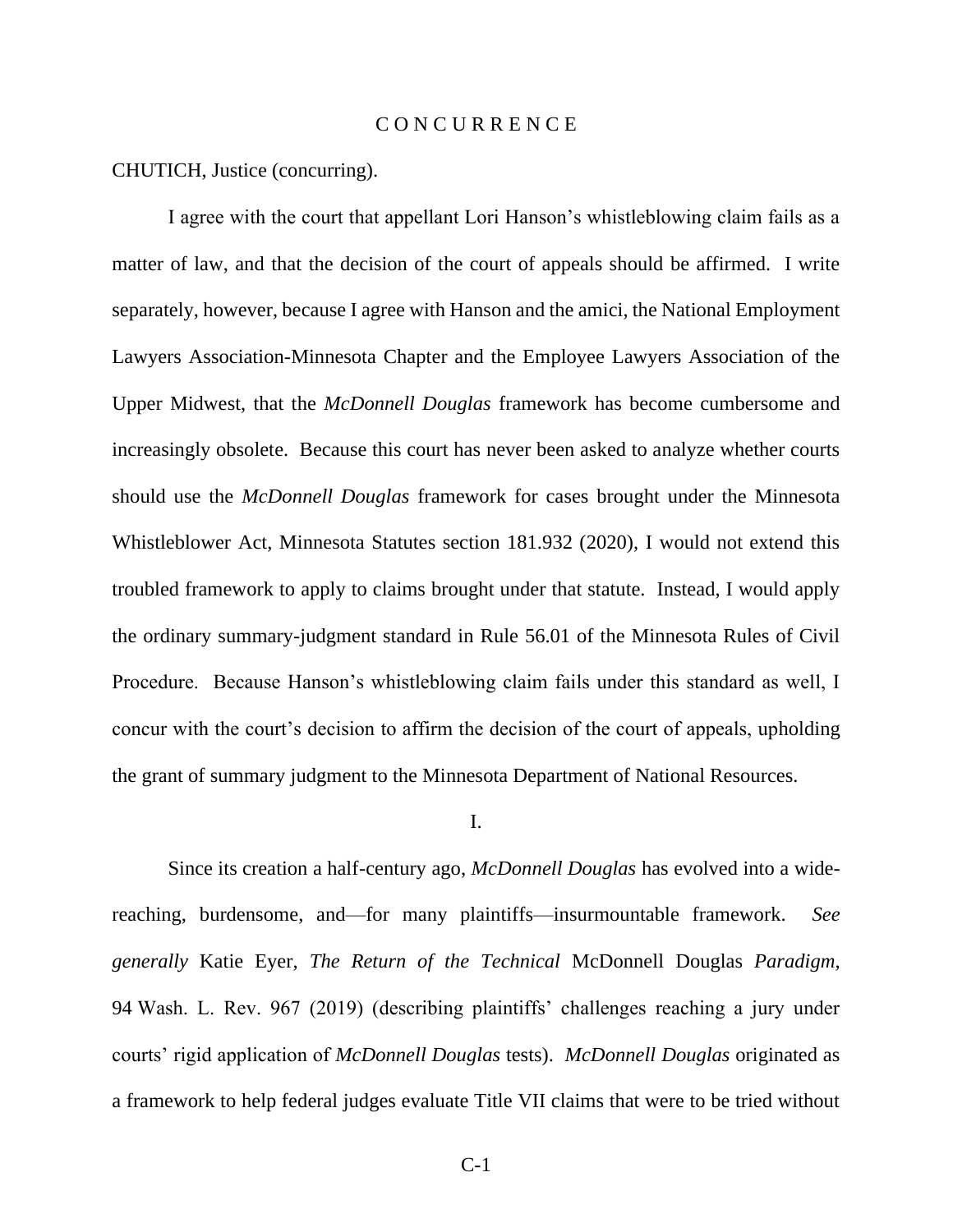juries. Today, the *McDonnell Douglas* approach has permeated cases far beyond its original scope, including state law employment claims and cases decided by juries. *See, e.g.*, *Sigurdson v. Isanti County*, 386 N.W.2d 715, 721–22 (Minn. 1986) (using an advisory jury to evaluate a state-law claim); *see also* 42 U.S.C. § 1981a(c) (2020) (permitting jury trials for Title VII claims).

In response to the expanded scope of *McDonnell Douglas*, federal and state courts alike have developed confusing and inefficient inferences and tests in their attempts to follow the framework across employment discrimination cases. Courts began, for example, to distinguish between direct evidence, which can be evaluated on its own, and indirect evidence, which requires the *McDonnell Douglas* framework. *Griffith v. City of Des Moines*, 387 F.3d 733, 743–45 (8th Cir. 2004) (Magnuson, J., concurring specially). Minnesota courts also ask whether there was close temporal proximity between the employment decision and the discrimination, *e.g.*, *Hubbard v. United Press Int'l, Inc.*, 330 N.W.2d 428, 445 (Minn. 1983), infer against discrimination when the same decisionmaker hired and made the adverse employment decision, *e.g.*, *Alagock v. State*, No. A12- 1658, 2013 WL 1707692, at \*6 (Minn. App. Apr. 22, 2013) (citing *Herr v. Airborne Freight Corp.*, 130 F.3d 359, 362–63 (8th Cir. 1997)), and question whether the discrimination was merely a "stray remark," *e.g.*, *Diez v. 3M*, 564 N.W.2d 575, 579 (Minn. App. 1997). These requirements impose unnecessary impediments at the summaryjudgment stage.

Unsurprisingly, members of the academy have long critiqued the fraught evolution of *McDonnell Douglas*. In addition to objecting to its burdensome tests and inferences,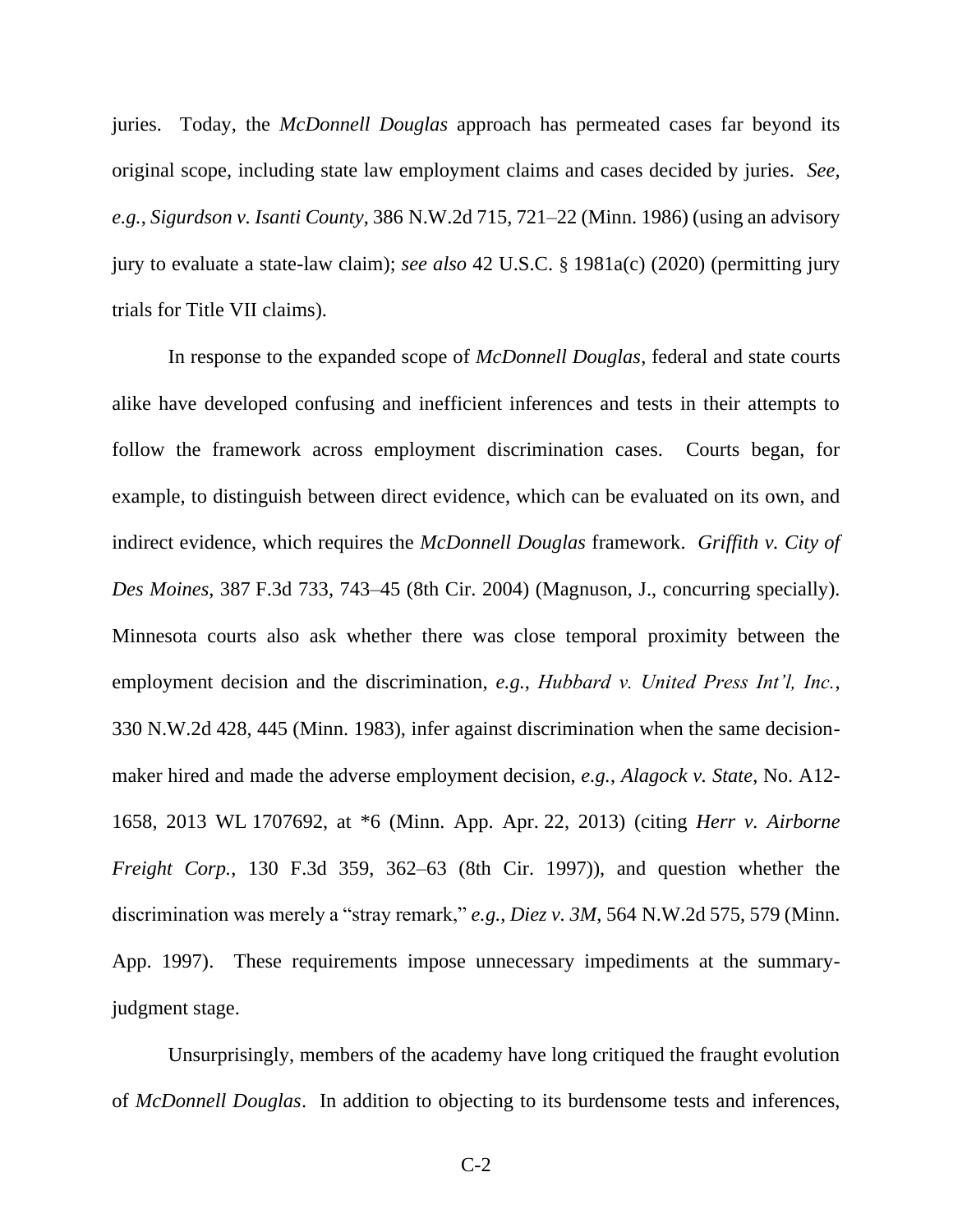academics argue that the framework lacks statutory basis, distracts from the ultimate factual question of whether discrimination occurred, and unfairly raises the plaintiff's burden at summary judgment by requiring more than the preponderance of the evidence burden used at trial. *See, e.g.*, Sandra F. Sperino, *Flying Without a Statutory Basis: Why*  McDonnell Douglas *is Not Justified by Any Statutory Construction Methodology*, 43 Hous. L. Rev. 743, 795 (2006) ("[B]y isolating *McDonnell Douglas* into a summary judgment standard only, the courts are using one standard to determine whether a case should go to trial and having the jury apply quite a different standard at the trial itself. This is simply not the approach allowed by the Federal Rules of Civil Procedure.").

Courts are increasingly voicing these same concerns. Some are uncomfortable with the mismatch between *McDonnell Douglas*' requirements to survive summary judgment and the less-burdensome standard of proof at trial. In *Walker v. Abbott Laboratories*, 416 F.3d 641, 645 (7th Cir. 2005), for example, the Seventh Circuit concluded that the *McDonnell Douglas* "formula has its place but does not displace the general standards for summary judgment." Similarly, in *Jones v. City School District of New Rochelle*, 695 F.Supp.2d 136, 143-44 (S.D.N.Y. 2010), the court applied a "simplified" *McDonnell Douglas* approach for summary-judgment motions in employment discrimination cases, which focused on the "ultimate question" for a potential jury of whether the plaintiff presented sufficient evidence of discrimination.<sup>1</sup> See also The Hon. Denny Chin, Summary

<sup>1</sup> This "simplified" approach for summary judgment aligns with the Second Circuit's determination that juries should not be instructed about the *McDonnell Douglas* test, concluding that the framework "is at best irrelevant, and at worst misleading." *Gordon v.*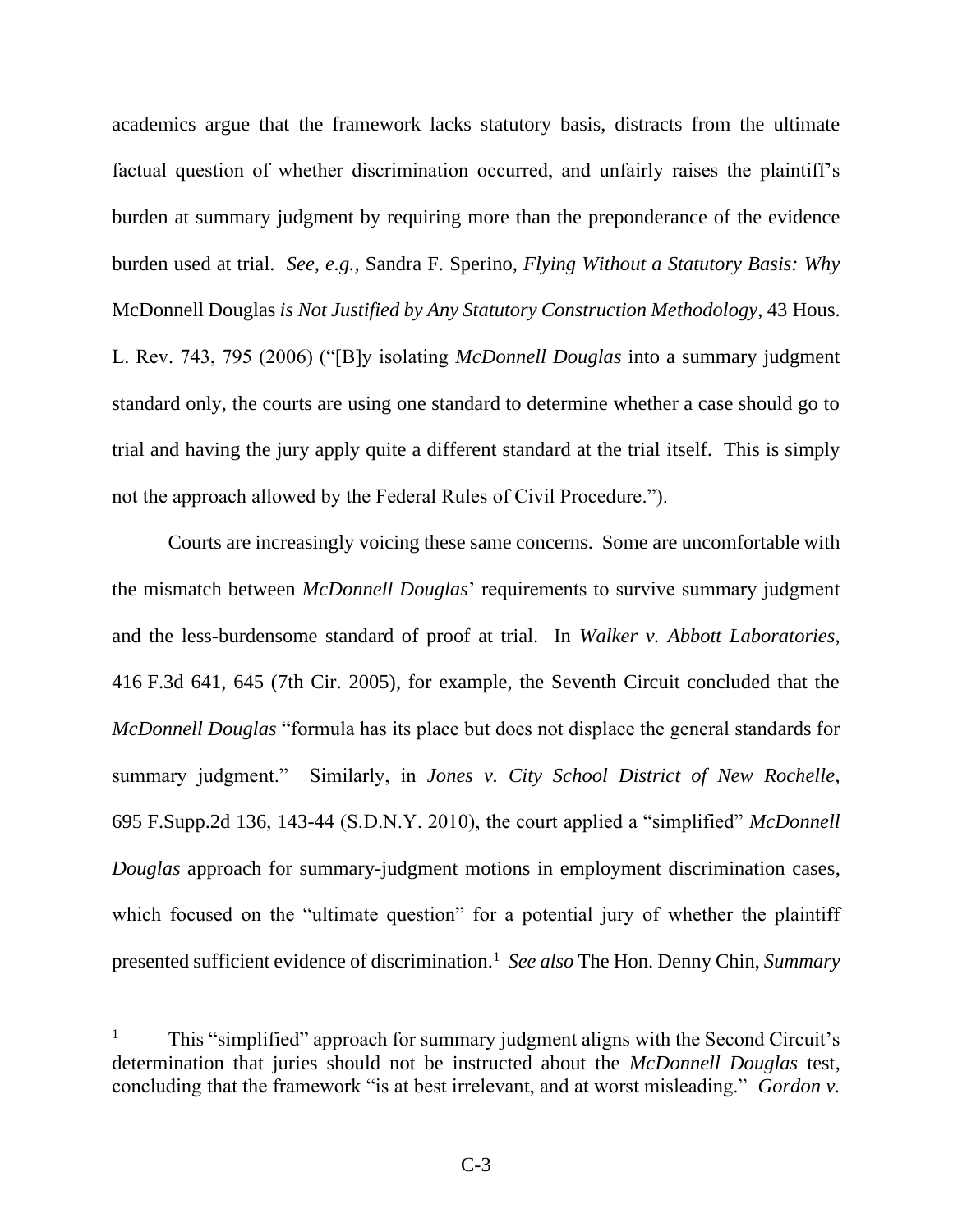*Judgment in Employment Discrimination Cases: A Judge's Perspective*, 57 N.Y. Sch. L. Rev. 671, 677 (2013) (advocating for replacing McDonnell Douglas with a "simplified" and "more focused" method for assessing employment discrimination and retaliation cases).

Courts have also started to question other aspects of *McDonnell Douglas*. In *Griffith*, for example, the concurrence probed—although it did not challenge—the lack of a statutory basis for the *McDonnell Douglas* burden-shifting framework. *Griffith*, 387 F.3d at 740 (Magnuson, J., concurring specially). And in *Ortiz v. Werner Enterprises, Inc.*, 834 F.3d 760, 765–66 (7th Cir. 2016), the Seventh Circuit went so far as to abandon the *McDonnell Douglas*-driven distinction between direct and circumstantial or indirect evidence, although it ultimately left in place the "burden-shifting framework."

## II.

Given these critiques, I would urge the court to pause before assuming that *McDonnell Douglas* applies in the context of Minnesota's whistleblowing statute. It is well-settled that the "rule of stare decisis is never properly invoked unless in the decision put forward as precedent the judicial mind has been applied to and passed upon the precise question." *Fletcher v. Scott*, 277 N.W. 270, 272 (Minn. 1938); *see also In re Krogstad*, 958 N.W.2d 331, 337–38 (Minn. 2021) (recognizing the principle articulated in *Fletcher*). We have mentioned *McDonnell Douglas* in only three Minnesota Whistleblower Act cases, either in dicta or without analyzing whether the framework actually applies.

*N.Y. City Bd. of Educ*., 232 F.3d 111, 118 (2d Cir. 2000) (citation omitted) (internal quotation marks omitted).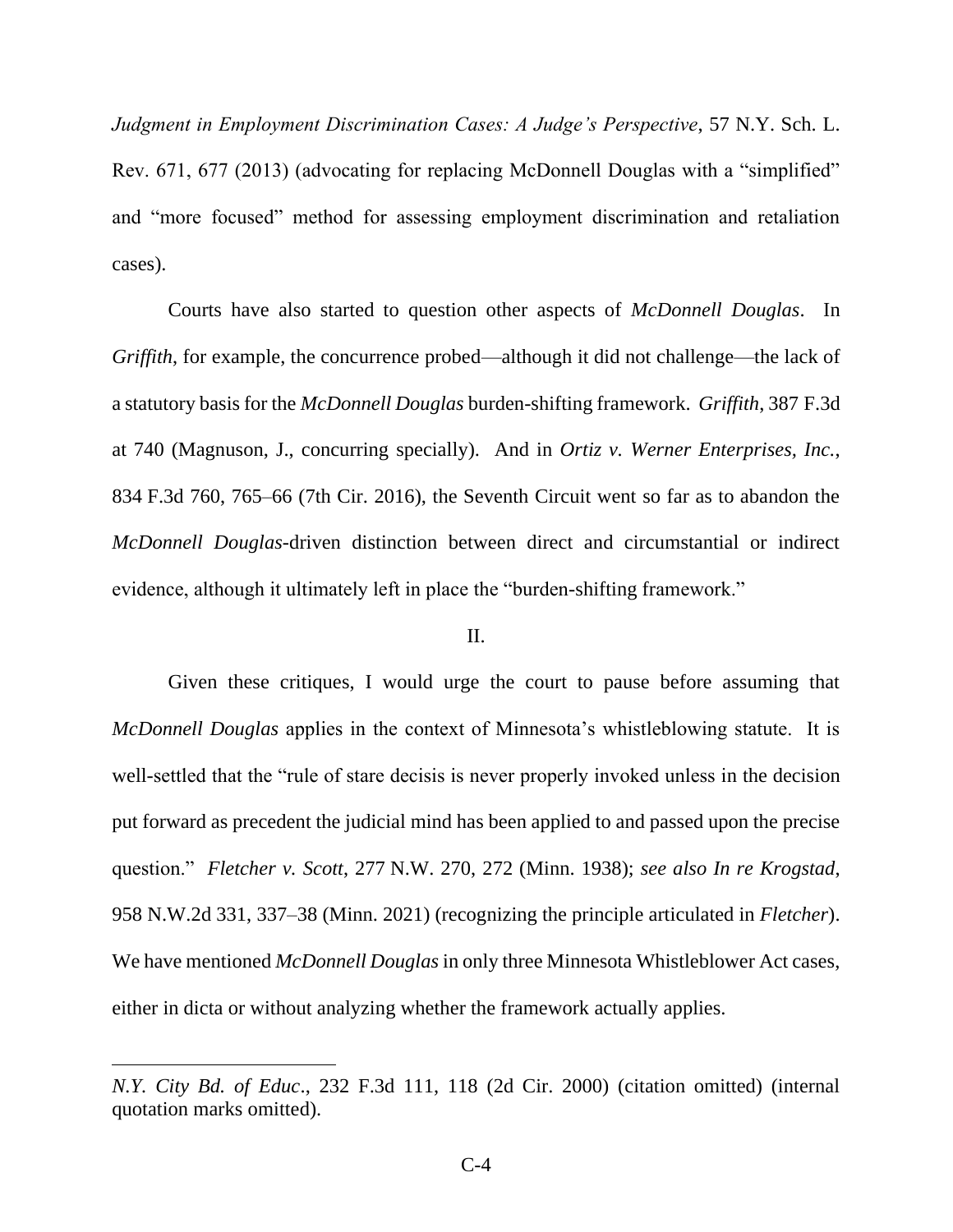In *McGrath v. TCF Bank Savings, FSB*, 509 N.W.2d 365, 366 (Minn. 1993), we clarified part of the *McDonnell Douglas* analysis, but we did not address whether—and certainly did not hold that—the analysis was appropriate in whistleblowing cases. In *Graham v. Special School District No. 1*, 472 N.W.2d 114, 119 n.7 (Minn. 1991), we said in dicta that *McDonnell Douglas* should be used for retaliatory discharge claims but did not actually apply the framework. Similarly, in *Phipps v. Clark Oil & Refining Corp.*, 408 N.W.2d 569, 572 (Minn. 1987), we accepted the court of appeals' limited use of *McDonnell Douglas* but did not adopt it.<sup>2</sup> Consequently, I conclude that this court has never focused its "judicial mind" on the question of whether *McDonnell Douglas* applies to Minnesota Whistleblower Act claims, and we are therefore not bound to apply the framework to these cases.

Moreover, nothing in the text of the Minnesota Whistleblower Act shows that courts should use the *McDonnell Douglas* framework instead of the usual Rule 56.01 summaryjudgment standard. *See* Minn. Stat. § 181.932. The statute first prohibits employers from retaliating against a whistleblowing employee, *id.* at subd. 1, and then provides identity protection for employees who make whistleblowing reports to governmental bodies or law

 $2^2$  To be sure, we have held that courts should analyze claims under the Minnesota Human Rights Act using the *McDonnell Douglas* framework, although we emphasized that it is "merely a tool" and should not be applied "rigidly and mechanically." *Sigurdson*, 386 N.W.2d at 721–22; *see also Anderson v. Hunter, Keith, Marshall & Co.*, 417 N.W.2d 619, 627 (Minn. 1988) (quoting *Sigurdson*). Despite some similarities—each statute concerns wrongful adverse employment decisions—Minnesota Whistleblower Act claims fall under a separate statute and are distinguishable from discrimination and reprisal claims brought under the Minnesota Human Rights Act. The continued utility of applying the *McDonnell Douglas* framework to claims brought under the Minnesota Human Rights Act is not raised in this case, and I do not consider it here.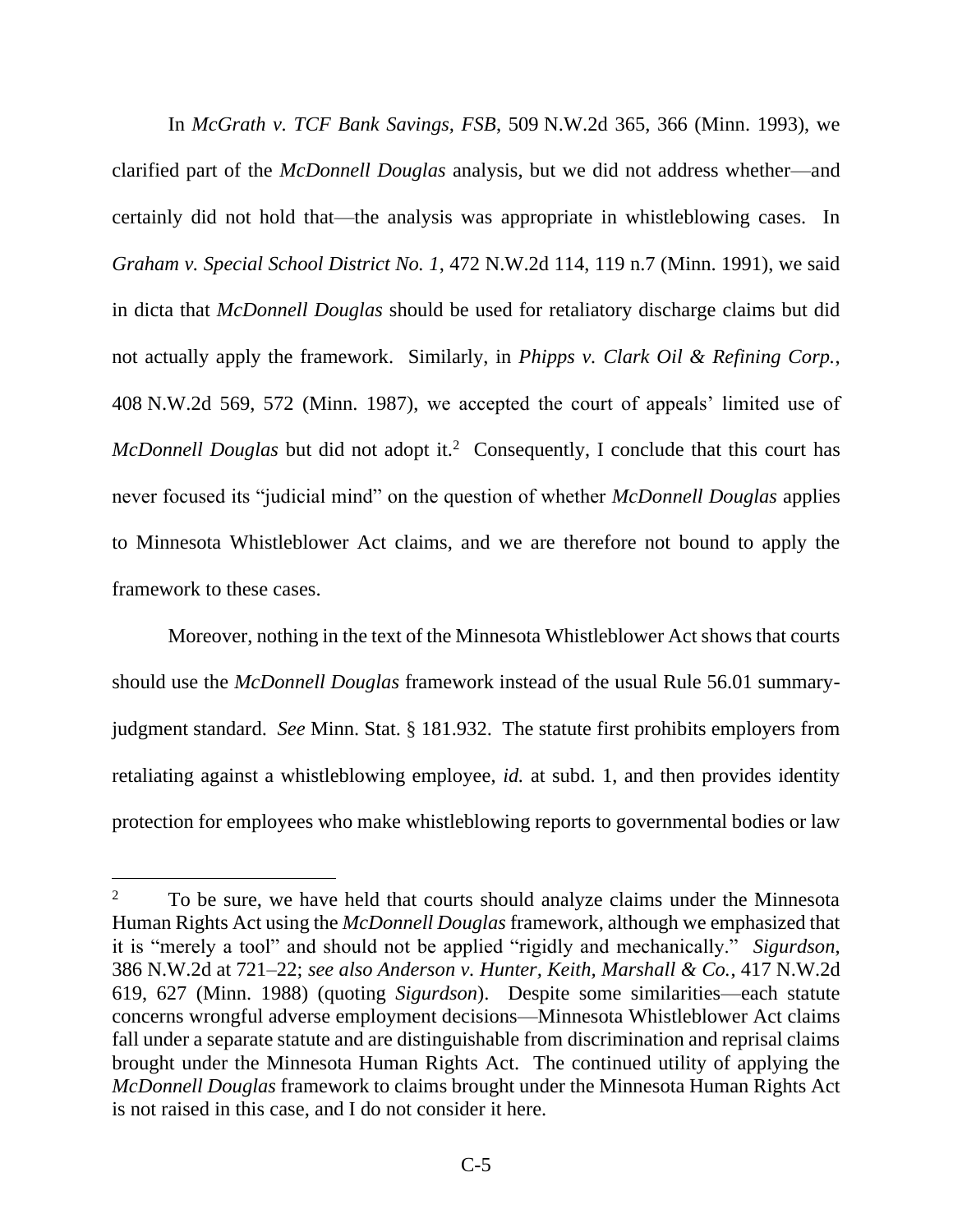enforcement agencies, *id.* at subd. 2. The statute also preserves collective bargaining rights for whistleblowers, *id.* at subd. 4, and carves out exceptions to its protection for employees who make false disclosures, *id.* at subd. 3, and for disclosures that "would violate federal" or state law or diminish or impair the rights of any person to the continued protection of confidentiality of communications provided by common law," *id.* at subd. 5. At no point does the statute discuss burdens of proof, litigation requirements for the employer or employee, or any other threshold that would require deviating from the ordinary summaryjudgment standard.

In addition, extending the framework to claims under the Minnesota Whistleblower Act makes little sense. *McDonnell Douglas* is burdensome, complex, and hinders plaintiffs' access to justice. It was also designed for federal judges hearing Title VII discrimination claims when a right to a jury trial for those claims did not exist. By contrast, Minnesota Whistleblower Act claims are based on state law and plaintiffs have a right to trial by jury. Tellingly, those juries are not instructed on *McDonnell Douglas*, meaning a judge would use a more rigorous analysis at summary judgment (*McDonnell Douglas*) than the jury would use at trial (that the employer more likely than not retaliated against the employee). Those shifting standards invert the purpose of summary judgment and subvert the role of juries.

For these reasons, I conclude that this court should not expand the weathered *McDonnell Douglas* standard to claims brought under the Minnesota Whistleblower Act. Instead, courts should use the general summary-judgment standard in Rule 56.01 of the Minnesota Rules of Civil Procedure. Under Rule 56.01, the court must grant summary